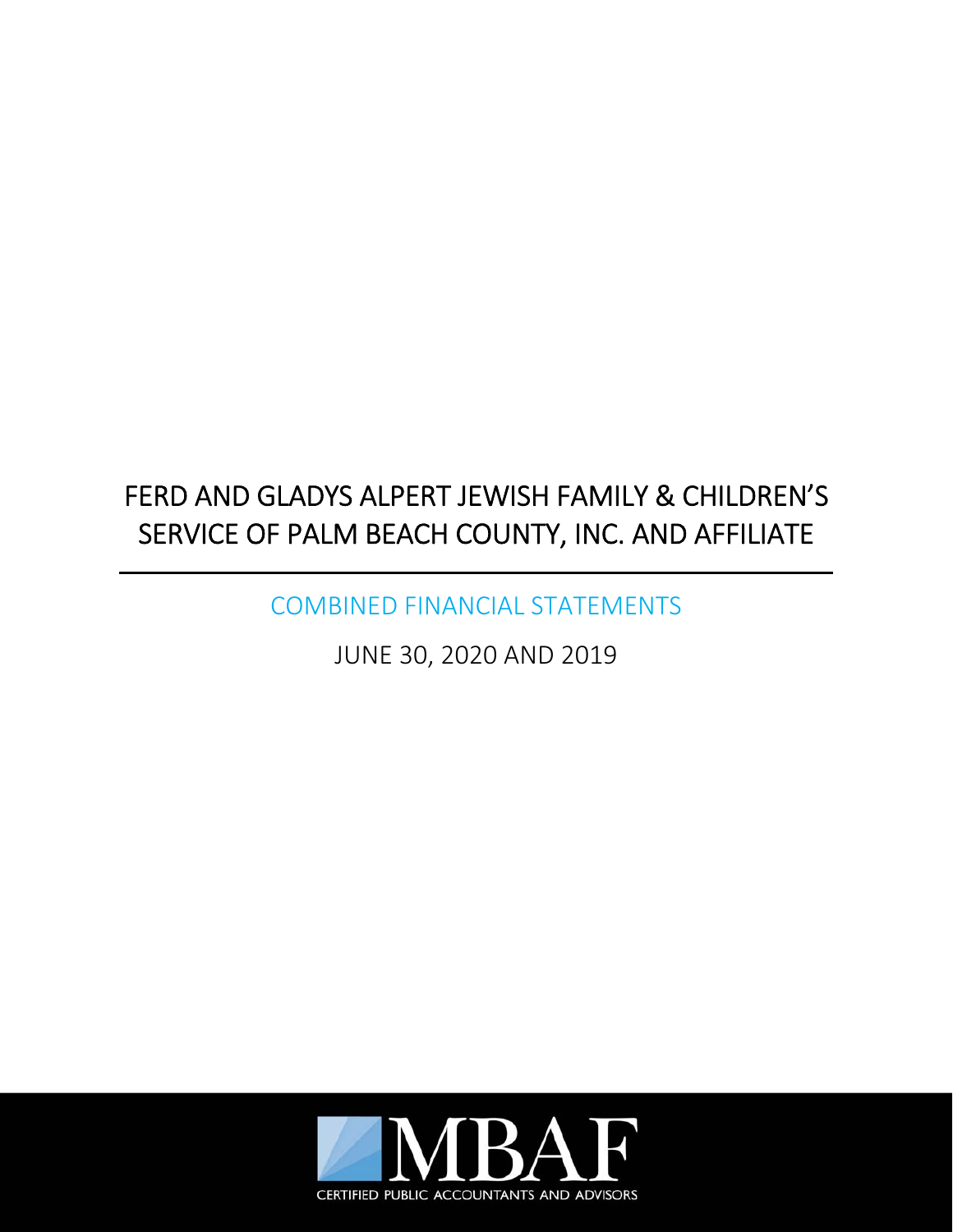# **TABLE OF CONTENTS**

| INDEPENDENT AUDITOR'S REPORT                      | $1 - 2$   |  |
|---------------------------------------------------|-----------|--|
| <b>COMBINED FINANCIAL STATEMENTS</b>              |           |  |
| <b>Combined Statements of Financial Position</b>  | 3         |  |
| <b>Combined Statements of Activities</b>          | 4         |  |
| <b>Combined Statements of Functional Expenses</b> | $5 - 6$   |  |
| <b>Combined Statements of Cash Flows</b>          |           |  |
| Notes to Combined Financial Statements            | $8 - 27$  |  |
| SUPPLEMENTAL SCHEDULES                            | 28        |  |
| <b>Combining Statements of Financial Position</b> | $29 - 30$ |  |
| <b>Combining Statements of Activities</b>         | $31 - 32$ |  |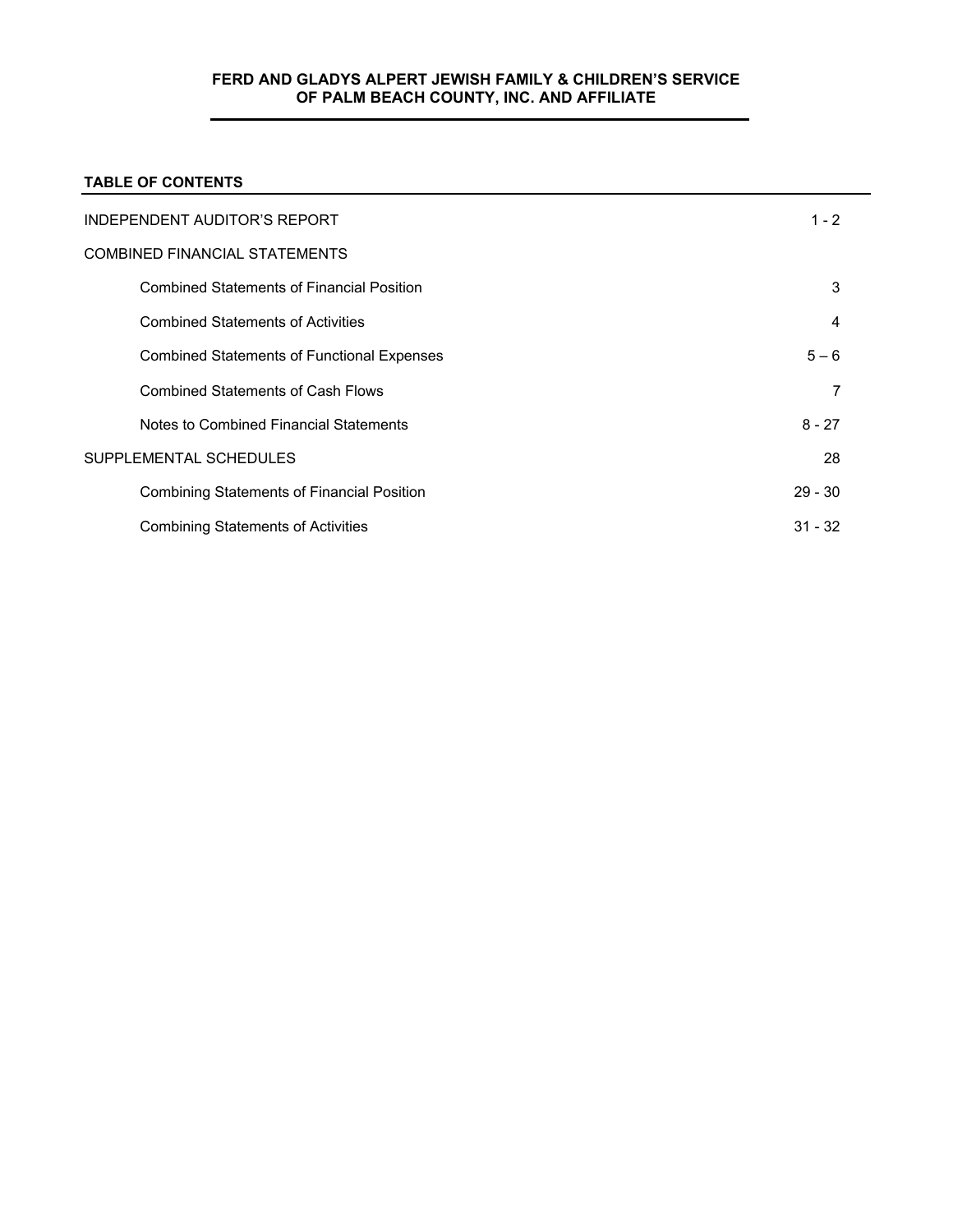

## **INDEPENDENT AUDITOR'S REPORT**

To the Board of Directors Ferd and Gladys Alpert Jewish Family & Children's Service of Palm Beach County, Inc. and Affiliate

## **Report on Combined Financial Statements**

We have audited the accompanying combined financial statements of Ferd and Gladys Alpert Jewish Family & Children's Service of Palm Beach County, Inc. and Affiliate (the "Organization"), a Florida nonprofit organization, which comprise the combined statements of financial position as of June 30, 2020 and 2019, and the related combined statements of activities, functional expenses, and cash flows for the years then ended, and the related notes to the combined financial statements.

## **Management's Responsibility for the Combined Financial Statements**

Management is responsible for the preparation and fair presentation of these combined financial statements in accordance with accounting principles generally accepted in the United States of America; this includes the design, implementation, and maintenance of internal control relevant to the preparation and fair presentation of combined financial statements that are free from material misstatement, whether due to fraud or error.

## **Auditor's Responsibility**

Our responsibility is to express an opinion on these combined financial statements based on our audits. We conducted our audits in accordance with auditing standards generally accepted in the United States of America. Those standards require that we plan and perform the audits to obtain reasonable assurance about whether the combined financial statements are free from material misstatement.

An audit involves performing procedures to obtain audit evidence about the amounts and disclosures in the combined financial statements. The procedures selected depend on the auditor's judgment, including the assessment of the risks of material misstatement of the combined financial statements, whether due to fraud or error. In making those risk assessments, the auditor considers internal control relevant to the entity's preparation and fair presentation of the combined financial statements in order to design audit procedures that are appropriate in the circumstances, but not for the purpose of expressing an opinion on the effectiveness of the entity's internal control. Accordingly, we express no such opinion. An audit also includes evaluating the appropriateness of accounting policies used and the reasonableness of significant accounting estimates made by management, as well as evaluating the overall presentation of the combined financial statements.

We believe that the audit evidence we have obtained is sufficient and appropriate to provide a basis for our audit opinion.

#### **Opinion**

In our opinion, the combined financial statements referred to above present fairly, in all material respects, the combined financial position of Ferd and Gladys Alpert Jewish Family & Children's Service of Palm Beach County, Inc. and Affiliate as of June 30, 2020 and 2019, and the combined changes in their net assets and their cash flows for the years then ended in accordance with accounting principles generally accepted in the United States of America.

An independent member of Baker Tilly International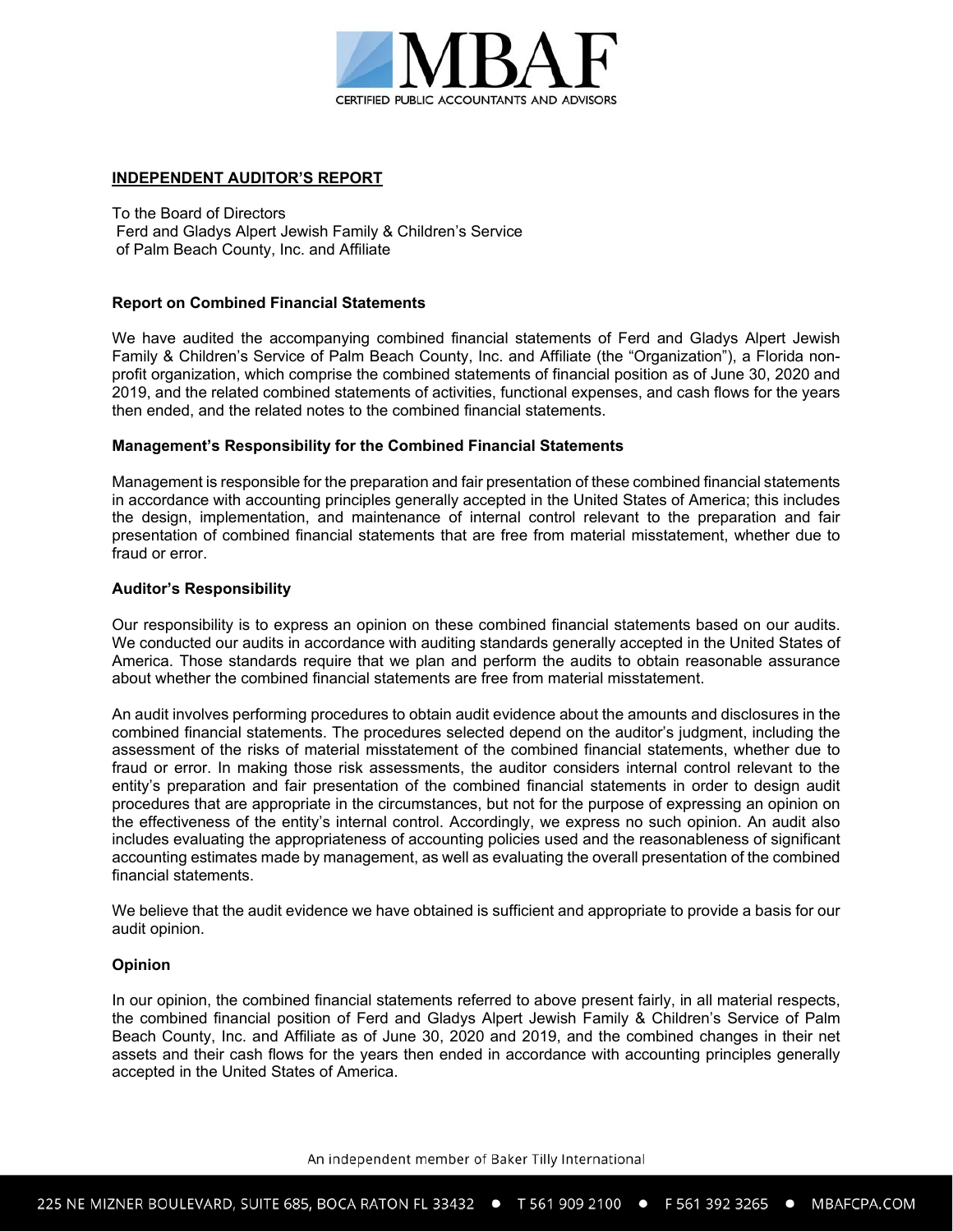

To the Board of Directors Ferd and Gladys Alpert Jewish Family & Children's Service of Palm Beach County, Inc. and Affiliate Page 2

## **Other Matter**

Our audits were conducted for the purpose of forming an opinion on the combined financial statements of the Organization taken as a whole. The accompanying supplemental schedules on pages 29-32 are presented for purposes of additional analysis and are not a required part of the combined financial statements. Such information is the responsibility of management and was derived from and relates directly to the underlying accounting and other records used to prepare the combined financial statements. The information has been subjected to the auditing procedures applied in the audits of the combined financial statements and certain additional procedures, including comparing and reconciling such information directly to the underlying accounting and other records used to prepare the combined financial statements or to the combined financial statements themselves, and other additional procedures in accordance with auditing standards generally accepted in the United States of America. In our opinion, the information is fairly stated in all material respects in relation to the combined financial statements as a whole.

## **Emphasis of Matter – Coronavirus**

As further discussed in Note 1, the Organization is subject to the current economic and health conditions in the United States, including the coronavirus which was designated as a global pandemic by the World Health Organization on March 11, 2020. Management is currently assessing the impact of these conditions and continues to explore various options to minimize the financial impact, however the ultimate outcome is not known as of the date these combined financial statements were available to be issued. Our opinion is not modified with respect to this matter.

Monison, Brown, Argin & Fana

Boca Raton, Florida December 16, 2020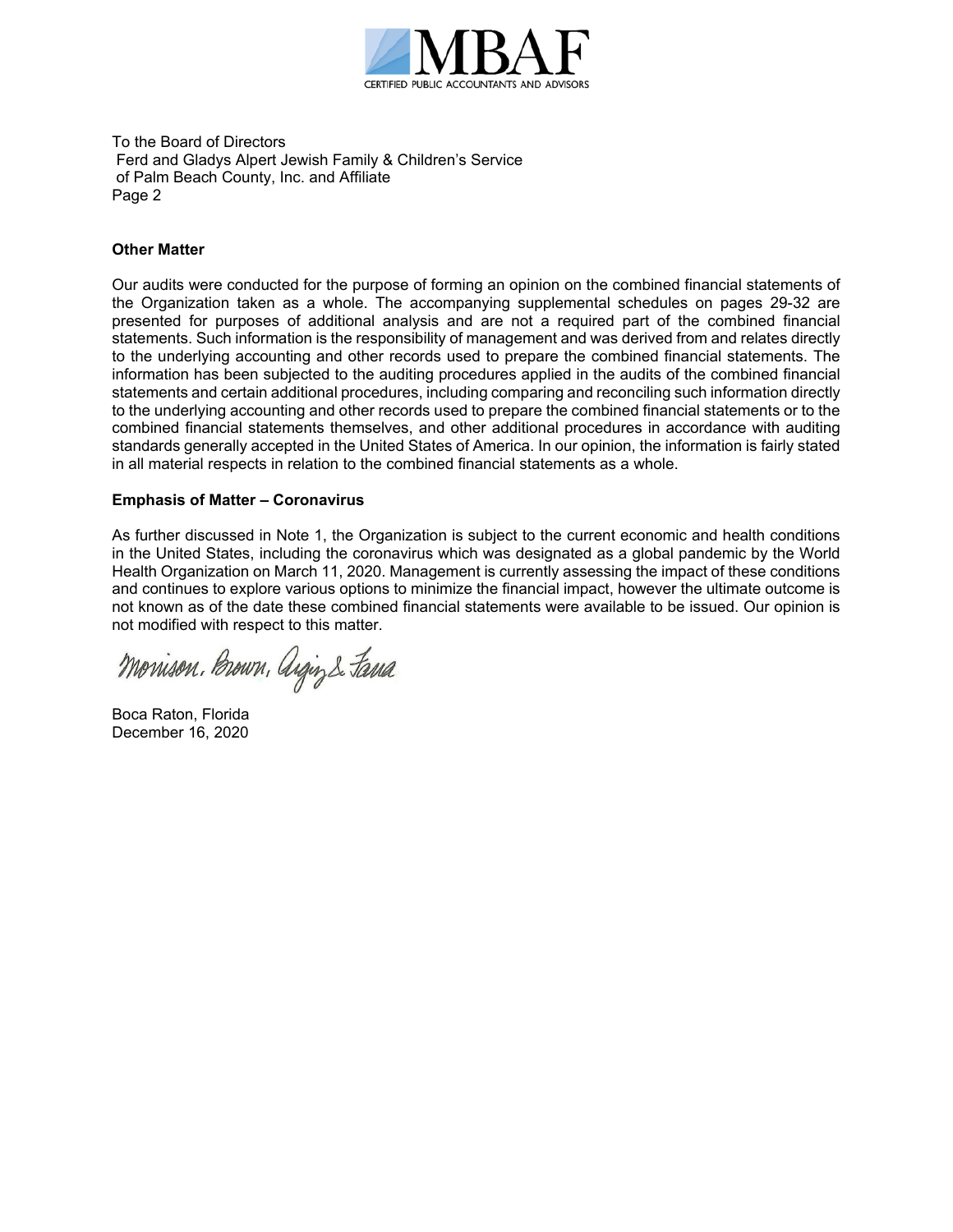# COMBINED STATEMENTS OF FINANCIAL POSITION JUNE 30,

| <b>ASSETS</b>                                                                    | 2020        | 2019        |
|----------------------------------------------------------------------------------|-------------|-------------|
| <b>CURRENT ASSETS</b>                                                            |             |             |
| Cash (including \$327,200 of board designated cash<br>at June 30, 2020 and 2019) | \$3,800,667 | \$1,202,630 |
| Restricted cash                                                                  | 347,800     | 347,800     |
| Accounts receivable:                                                             |             |             |
| Jewish Federation of Palm Beach County, Inc.                                     | 377,388     | 486,728     |
| Client charges, net                                                              | 265,159     | 386,058     |
| Grants                                                                           | 22,745      | 1,547,509   |
| United Way of Palm Beach County, Inc.                                            | 53,950      | 58,000      |
| Promises to give, net                                                            | 125,000     | 136,000     |
| Bequests receivable                                                              | 776,086     |             |
| Prepaid expenses and other assets                                                | 114,871     | 148,719     |
| <b>TOTAL CURRENT ASSETS</b>                                                      | 5,883,666   | 4,313,444   |
| PROMISES TO GIVE, NET OF DISCOUNT AND                                            |             |             |
| <b>CURRENT PORTION</b>                                                           | 114,788     | 227,941     |
| <b>INVESTMENTS</b>                                                               | 129,403     | 132,258     |
| PROPERTY AND EQUIPMENT, NET                                                      | 3,166,298   | 3,368,113   |
| <b>TOTAL ASSETS</b>                                                              | \$9,294,155 | \$8,041,756 |
| <b>LIABILITIES AND NET ASSETS</b>                                                |             |             |
| <b>CURRENT LIABILITIES</b>                                                       |             |             |
| Accounts payable and accrued expenses                                            | \$3,010,996 | \$2,909,549 |
| Deferred revenue                                                                 | 333,192     | 219,006     |
| Paycheck Protection Program refundable advances                                  | 1,238,959   |             |
| Note payable, current portion                                                    | 83,606      | 89,309      |
| <b>TOTAL CURRENT LIABILITIES</b>                                                 | 4,666,753   | 3,217,864   |
| NOTE PAYABLE, LESS CURRENT PORTION (less debt issuance                           |             |             |
| costs, net of \$24,693 and \$30,648 as of June 30, 2020 and 2019, respectively)  | 2,514,744   | 2,592,409   |
| <b>TOTAL LIABILITIES</b>                                                         | 7,181,497   | 5,810,273   |
| <b>NET ASSETS</b>                                                                |             |             |
| Without donor restrictions:                                                      |             |             |
| Undesignated                                                                     | 602,821     | 487,664     |
| Board-designated                                                                 | 675,000     | 675,000     |
|                                                                                  |             |             |
| Total net assets without donor restrictions                                      | 1,277,821   | 1,162,664   |
| With donor restrictions                                                          | 834,837     | 1,068,819   |
| TOTAL NET ASSETS                                                                 | 2,112,658   | 2,231,483   |
| TOTAL LIABILITIES AND NET ASSETS                                                 | \$9,294,155 | \$8,041,756 |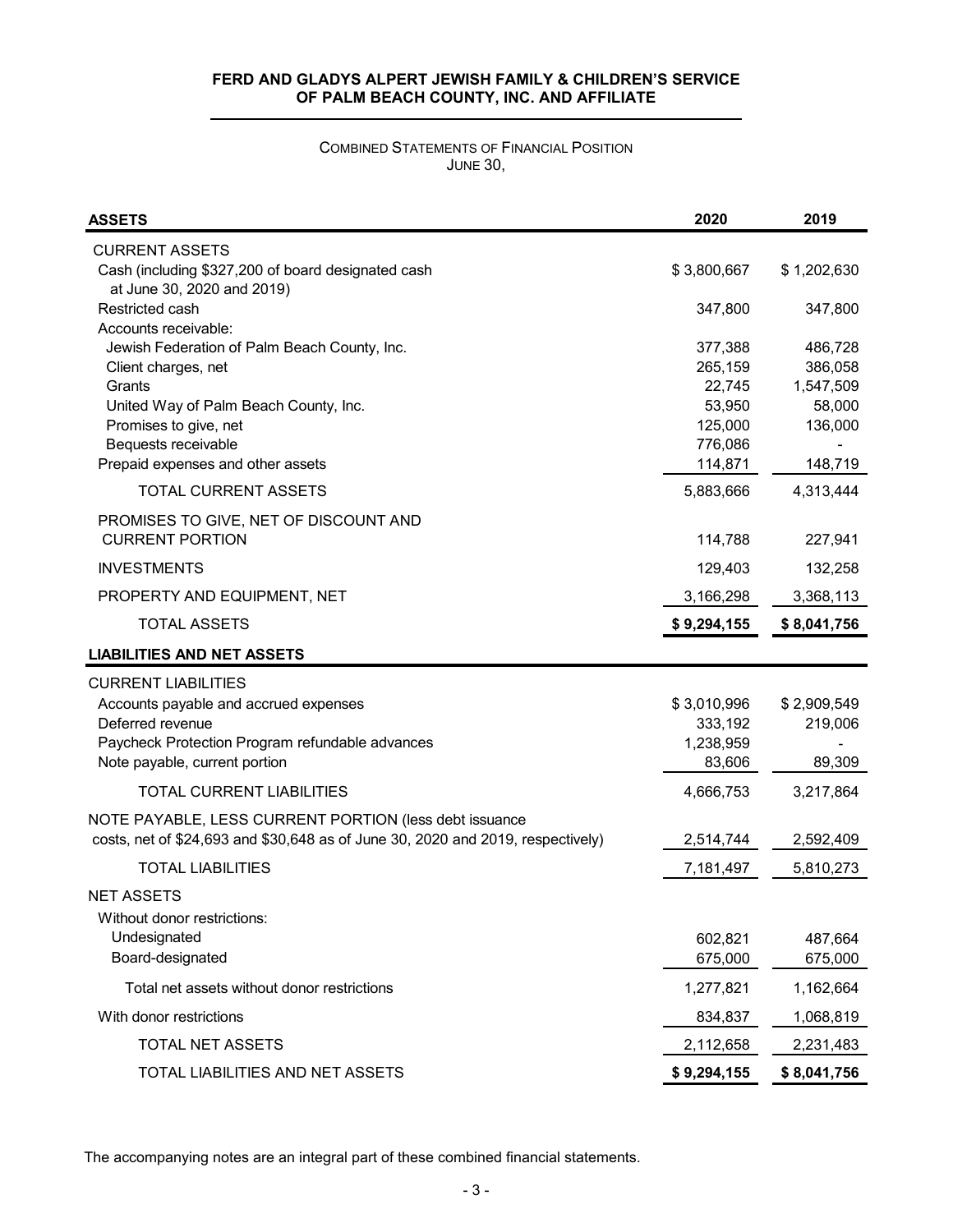|                                       |                      | 2020              |                 |                      | 2019              |                 |
|---------------------------------------|----------------------|-------------------|-----------------|----------------------|-------------------|-----------------|
|                                       | <b>Without Donor</b> | <b>With Donor</b> |                 | <b>Without Donor</b> | <b>With Donor</b> |                 |
|                                       | Restrictions         | Restrictions      | Total           | <b>Restrictions</b>  | Restrictions      | Total           |
| PUBLIC SUPPORT AND REVENUES:          |                      |                   |                 |                      |                   |                 |
| <b>Contributions from Federation</b>  | \$<br>195,000        | \$<br>465,646     | 660,646<br>\$   | \$<br>195,000        | \$<br>572,620     | 767,620<br>\$   |
| Contributions                         | 2,750,370            |                   | 2,750,370       | 1,811,459            |                   | 1,811,459       |
| Fundraising                           | 451,894              |                   | 451,894         | 407,633              |                   | 407,633         |
| Contracts and grants                  | 496,668              |                   | 496,668         | 672,327              |                   | 672,327         |
| Claims Conference grant revenue       | 5,474,939            |                   | 5,474,939       | 4,930,414            |                   | 4,930,414       |
| Patient service revenue, net          | 4,068,056            |                   | 4,068,056       | 3,957,166            |                   | 3,957,166       |
| Rental income                         | 39,729               |                   | 39,729          | 20,429               |                   | 20,429          |
| Investment income, net                |                      | 1.157             | 1,157           |                      | 4,728             | 4,728           |
| Other                                 | 153,995              |                   | 153,995         | 174,460              |                   | 174,460         |
| Net assets released from restrictions | 700,785              | (700, 785)        |                 | 758,422              | (758, 422)        |                 |
| TOTAL PUBLIC SUPPORT                  |                      |                   |                 |                      |                   |                 |
| AND REVENUES                          | 14,331,436           | (233,982)         | 14,097,454      | 12,927,310           | (181, 074)        | 12,746,236      |
| <b>EXPENSES:</b>                      |                      |                   |                 |                      |                   |                 |
| Program services:                     |                      |                   |                 |                      |                   |                 |
| Community services                    | 775,784              |                   | 775,784         | 599,555              |                   | 599,555         |
| Long-term care                        | 6,945,977            |                   | 6,945,977       | 6,440,987            |                   | 6,440,987       |
| Behavioral health                     | 1,977,533            |                   | 1,977,533       | 1,664,608            |                   | 1,664,608       |
| Residential                           | 2,666,087            |                   | 2,666,087       | 2,580,025            |                   | 2,580,025       |
| TOTAL PROGRAM SERVICES                | 12,365,381           | $\blacksquare$    | 12,365,381      | 11,285,175           | $\sim$            | 11,285,175      |
| Support services:                     |                      |                   |                 |                      |                   |                 |
| Fundraising and development           | 987,686              |                   | 987,686         | 850,913              |                   | 850,913         |
| Management and general                | 863,212              |                   | 863,212         | 876,010              |                   | 876,010         |
| <b>TOTAL SUPPORT SERVICES</b>         | 1,850,898            |                   | 1,850,898       | 1,726,923            |                   | 1,726,923       |
| <b>TOTAL EXPENSES</b>                 | 14,216,279           |                   | 14,216,279      | 13,012,098           |                   | 13,012,098      |
| CHANGE IN NET ASSETS                  | 115,157              | (233,982)         | (118, 825)      | (84, 788)            | (181, 074)        | (265, 862)      |
|                                       |                      |                   |                 |                      |                   |                 |
| NET ASSETS AT BEGINNING OF YEAR       | 1,162,664            | 1,068,819         | 2,231,483       | 1,247,452            | 1,249,893         | 2,497,345       |
| NET ASSETS AT END OF YEAR             | 1,277,821<br>\$      | \$<br>834,837     | 2,112,658<br>\$ | \$1,162,664          | 1,068,819<br>\$   | 2,231,483<br>\$ |

#### COMBINED STATEMENTS OF ACTIVITIESFOR THE YEARS ENDED JUNE 30,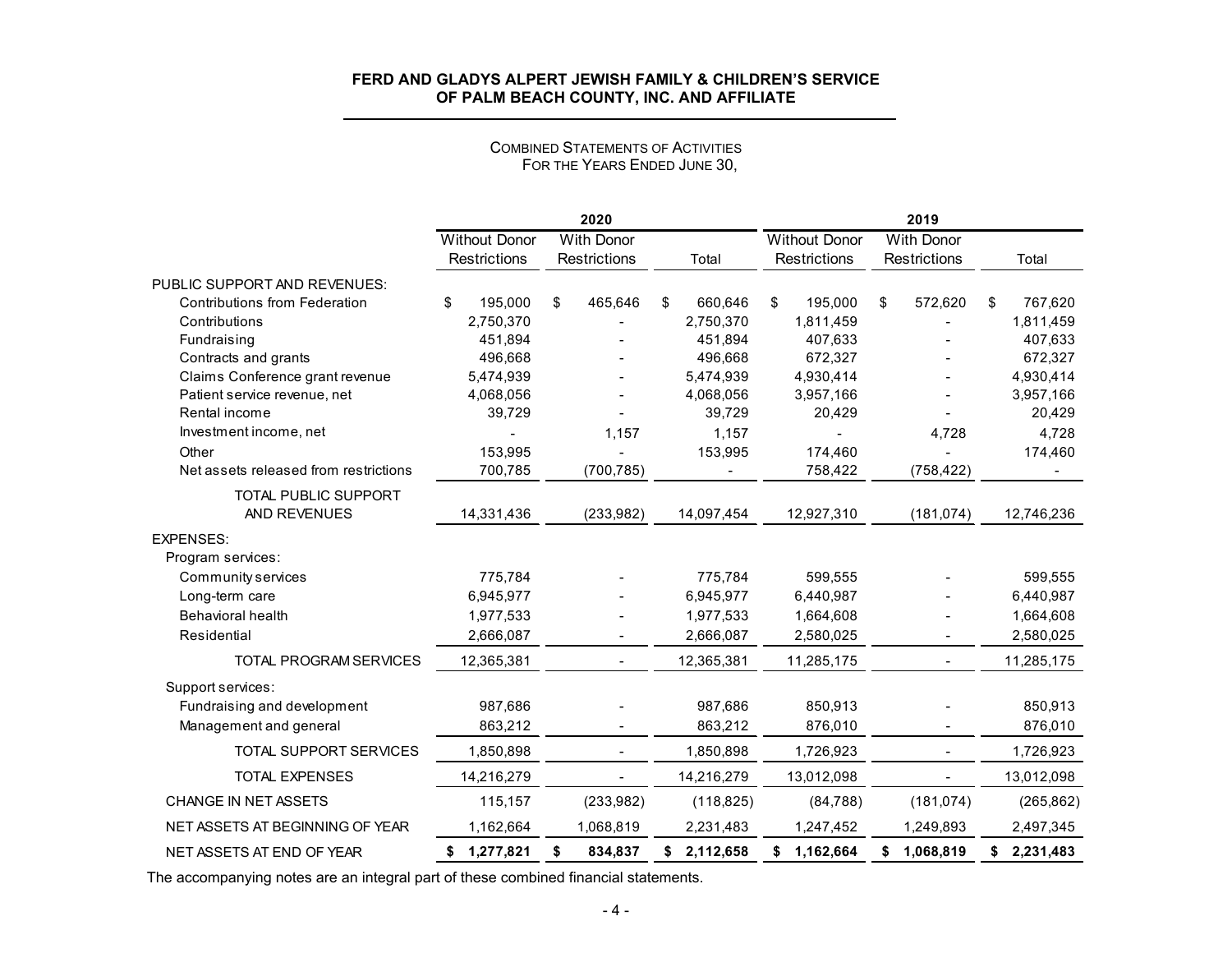#### COMBINED STATEMENT OF FUNCTIONAL EXPENSES FOR THE YEAR ENDED JUNE 30, 2020

|                                    | Program Services      |                   |                      |             |                                  | <b>Support Services</b>           |                           |                 |
|------------------------------------|-----------------------|-------------------|----------------------|-------------|----------------------------------|-----------------------------------|---------------------------|-----------------|
|                                    | Community<br>Services | Long-Term<br>Care | Behavioral<br>Health | Residential | <b>Total Program</b><br>Services | Fundraising<br>and<br>Development | Management<br>and General | Total           |
| Salaries and Benefits              |                       |                   |                      |             |                                  |                                   |                           |                 |
| Salaries                           | \$295,359             | \$1,492,844       | \$1,399,249          | \$1,374,587 | \$<br>4,562,039                  | 453,698<br>\$                     | 504,849<br>\$             | 5,520,586<br>\$ |
| Payroll taxes and benefits         | 63,357                | 249,418           | 226,324              | 355,980     | 895,079                          | 84,497                            | 95,169                    | 1,074,745       |
| <b>Total Salaries and Benefits</b> | 358,716               | 1,742,262         | 1,625,573            | 1,730,567   | 5,457,118                        | 538,195                           | 600,018                   | 6,595,331       |
| <b>Operating Expenses</b>          |                       |                   |                      |             |                                  |                                   |                           |                 |
| Professional fees                  | 39,515                | 29,048            | 43,001               | 40,062      | 151,626                          | 33,356                            | 48,966                    | 233,948         |
| <b>Building and facilities</b>     | 19,449                | 48,634            | 43,602               | 105,932     | 217,617                          | 15,351                            | 89,157                    | 322,125         |
| Depreciation and amortization      | 28,798                | 67,809            | 39,767               | 63,562      | 199,936                          | 23,414                            | 24,576                    | 247,926         |
| Insurance                          | 5,625                 | 14,963            | 38,095               | 70,555      | 129,238                          | 5,106                             | 36,127                    | 170,471         |
| Interest and bank fees             | 21,290                | 50,771            | 30,031               |             | 102,092                          | 17,513                            | 67,110                    | 186,715         |
| Program specific expenses          | 41,426                | 113,157           | 28,092               | 218,101     | 400,776                          | 334,010                           | 12,269                    | 747,055         |
| Rent                               | 54,276                | 101,130           | 144,991              | 409,578     | 709,975                          | 38,100                            | 37,530                    | 785,605         |
| Special assistance to individuals  | 205,232               | 4,823,357         | 2,838                |             | 5,031,427                        |                                   |                           | 5,031,427       |
| Supplies                           | 49,879                | 68,959            | 48,278               | 2,097       | 169,213                          | 21,948                            | 60,621                    | 251,782         |
| Bad debt (recovery)                |                       |                   |                      |             |                                  |                                   | (74, 230)                 | (74, 230)       |
| Other operating expenses           | 312                   | 641               | 563                  | 25,633      | 27,149                           | 317                               | 2,658                     | 30,124          |
| <b>Total Operating Expenses</b>    | 465,802               | 5,318,469         | 419,258              | 935,520     | 7,139,049                        | 489,115                           | 304,784                   | 7,932,948       |
| <b>Total Expenses</b>              | 824,518               | 7,060,731         | 2,044,831            | 2,666,087   | 12,596,167                       | 1,027,310                         | 904,802                   | 14,528,279      |
| Intercompany eliminations          | (48, 734)             | (114, 754)        | (67, 298)            |             | (230, 786)                       | (39, 624)                         | (41, 590)                 | (312,000)       |
| <b>Net Functional Expenses</b>     | \$775,784             | \$6,945,977       | \$1,977,533          | \$2,666,087 | \$12,365,381                     | 987,686<br>\$                     | 863,212<br>\$             | \$14,216,279    |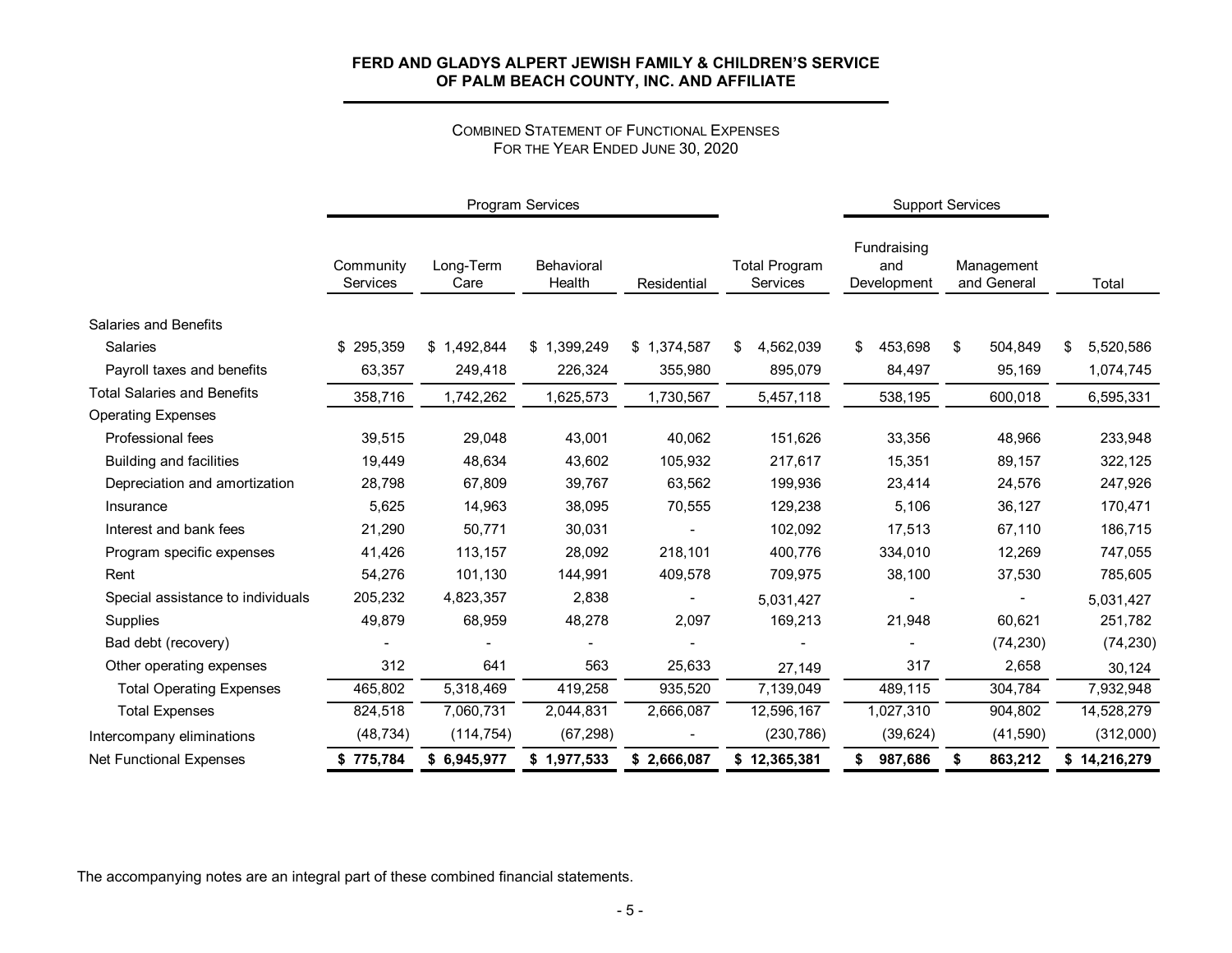#### COMBINED STATEMENT OF FUNCTIONAL EXPENSES FOR THE YEAR ENDED JUNE 30, 2019

|                                    |                       |                   | Program Services     |             |                                         | <b>Support Services</b> |                                   |                           |    |              |
|------------------------------------|-----------------------|-------------------|----------------------|-------------|-----------------------------------------|-------------------------|-----------------------------------|---------------------------|----|--------------|
|                                    | Community<br>Services | Long-Term<br>Care | Behavioral<br>Health | Residential | <b>Total Program</b><br><b>Services</b> |                         | Fundraising<br>and<br>Development | Management<br>and General |    | Total        |
| Salaries and Benefits              |                       |                   |                      |             |                                         |                         |                                   |                           |    |              |
| Salaries                           | \$<br>314,950         | \$1,451,247       | \$1,172,845          | \$1,338,376 | 4,277,418<br>\$                         | \$                      | 451,073                           | \$<br>872,235             | \$ | 5,600,726    |
| Payroll taxes and benefits         | 62,912                | 226,593           | 191,040              | 312,924     | 793,469                                 |                         | 74,087                            | 109,083                   |    | 976,639      |
| <b>Total Salaries and Benefits</b> | 377,862               | 1,677,840         | 1,363,885            | 1,651,300   | 5,070,887                               |                         | 525,160                           | 981,318                   |    | 6,577,365    |
| <b>Operating Expenses</b>          |                       |                   |                      |             |                                         |                         |                                   |                           |    |              |
| Professional fees                  | 18,401                | 32,173            | 28,073               | 39,354      | 118,001                                 |                         | 21,170                            | 41,068                    |    | 180,239      |
| <b>Building and facilities</b>     | 22,637                | 53,847            | 45,016               | 108,696     | 230,196                                 |                         | 16,600                            | 97,007                    |    | 343,803      |
| Depreciation and amortization      | 36,530                | 68,306            | 34,060               | 61,953      | 200,849                                 |                         | 23,586                            | 23,221                    |    | 247,656      |
| Insurance                          | 11,293                | 14,485            | 17,975               | 71,527      | 115,280                                 |                         | 5,728                             | 33,102                    |    | 154,110      |
| Interest and bank fees             | 28,275                | 52,918            | 26,363               |             | 107,556                                 |                         | 18,256                            | 37,573                    |    | 163,385      |
| Program specific expenses          | 56,293                | 138,638           | 39,684               | 204,630     | 439,245                                 |                         | 223,366                           | 16,090                    |    | 678,701      |
| Rent                               | 75,188                | 97,272            | 125,196              | 401,914     | 699,570                                 |                         | 38,100                            | 37,530                    |    | 775,200      |
| Special assistance to individuals  | 13,309                | 4,288,805         | 1,850                |             | 4,303,964                               |                         | 100                               |                           |    | 4,304,064    |
| Supplies                           | 21,137                | 55,602            | 39,727               | 186         | 116,652                                 |                         | 18,471                            | 23,723                    |    | 158,846      |
| Other operating expenses           |                       | 75,855            |                      | 40,465      | 116,320                                 |                         |                                   | 474                       |    | 116,794      |
| <b>Total Operating Expenses</b>    | 283,063               | 4,877,901         | 357,944              | 928,725     | 6,447,633                               |                         | 365,377                           | 309,788                   |    | 7,122,798    |
| <b>Total Expenses</b>              | 660,925               | 6,555,741         | 1,721,829            | 2,580,025   | 11,518,520                              |                         | 890,537                           | 1,291,106                 |    | 13,700,163   |
| Intercompany eliminations          | (61, 370)             | (114, 754)        | (57, 221)            |             | (233, 345)                              |                         | (39, 624)                         | (415,096)                 |    | (688,065)    |
| <b>Net Functional Expenses</b>     | \$<br>599,555         | \$6,440,987       | \$1,664,608          | \$2,580,025 | \$11,285,175                            | \$                      | 850,913                           | 876,010<br>S              |    | \$13,012,098 |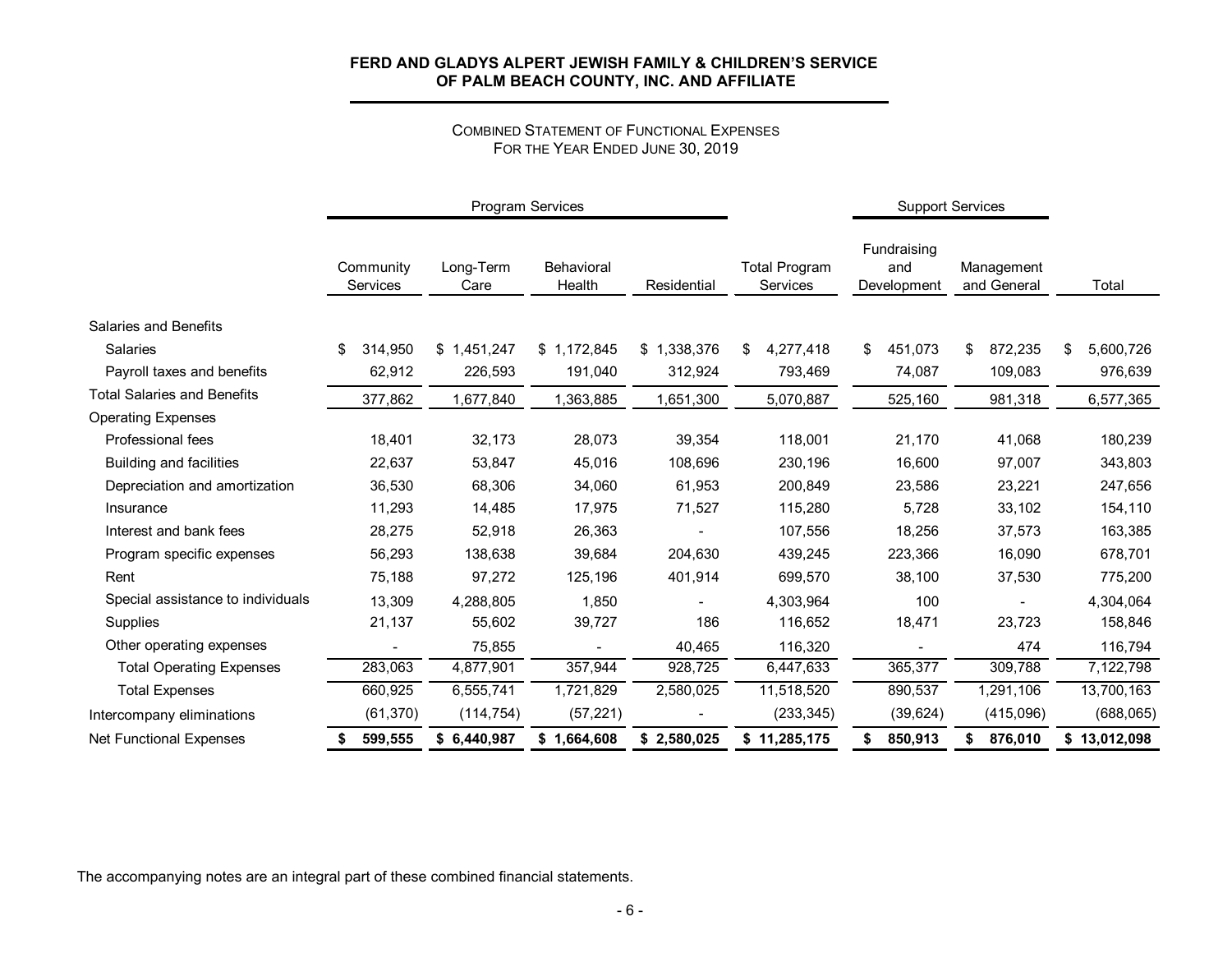## COMBINED STATEMENTS OF CASH FLOWS FOR THE YEARS ENDED JUNE 30,

|                                                                           | 2020               | 2019                  |
|---------------------------------------------------------------------------|--------------------|-----------------------|
| CASH FLOWS FROM OPERATING ACTIVITIES:                                     |                    |                       |
| Change in net assets                                                      | (118, 825)<br>\$   | (265, 862)<br>\$      |
| Adjustments to reconcile change in net assets                             |                    |                       |
| to net cash provided by operating activities:                             |                    |                       |
| Depreciation and amortization of property and equipment                   | 247,926            | 247,656               |
| Amortization of deferred loan costs                                       | 5,955              | 5,266                 |
| Bad debt recovery                                                         | (74, 230)          |                       |
| Uncollectible client charges                                              |                    | 3,314                 |
| Net realized and unrealized losses (gains) on investments                 | 1,085              | (2, 230)              |
| Accretion of discount on promises to give                                 | (22, 847)          | (20, 160)             |
| Change in operating assets and liabilities:                               |                    |                       |
| (Increase) decrease in:                                                   |                    |                       |
| Accounts receivable                                                       | 1,204,197          | (496, 075)            |
| Prepaid expenses and other assets                                         | 33,848             | (27, 745)             |
| Increase (decrease) in:                                                   |                    |                       |
| Accounts payable and accrued expenses<br>Deferred revenue                 | 101,447<br>114,186 | 1,069,448<br>(59,900) |
| Paycheck Protection Program refundable advances                           | 1,238,959          |                       |
| TOTAL ADJUSTMENTS                                                         | 2,850,526          | 719,574               |
|                                                                           |                    |                       |
| NET CASH PROVIDED BY OPERATING ACTIVITIES                                 | 2,731,701          | 453,712               |
| CASH FLOWS FROM INVESTING ACTIVITIES:                                     |                    |                       |
| Purchases of property and equipment                                       | (46, 111)          | (40, 036)             |
| Net proceeds from sale of investments held at the Federation              | 1,770              | 1,482                 |
| NET CASH USED IN INVESTING ACTIVITIES                                     | (44, 341)          | (38, 554)             |
| CASH FLOWS FROM FINANCING ACTIVITIES:                                     |                    |                       |
| Repayments on line of credit                                              | (2,215,000)        | (2,029,000)           |
| Proceeds from line of credit                                              | 2,215,000          | 2,029,000             |
| Repayments on note payable                                                | (89, 323)          | (85, 897)             |
| NET CASH PROVIDED BY (USED IN) FINANCING ACTIVITIES                       | (89, 323)          | (85, 897)             |
| INCREASE IN CASH AND CASH EQUIVALENTS (including restricted cash)         | 2,598,037          | 329,261               |
| CASH AND CASH EQUIVALENTS (including restricted cash) - BEGINNING OF YEAR | 1,550,430          | 1,221,169             |
|                                                                           |                    |                       |
| CASH AND CASH EQUIVALENTS (including restricted cash) - END OF YEAR       | \$4,148,467        | \$1,550,430           |
| SUPPLEMENTAL DISCLOSURE OF CASH FLOW INFORMATION:                         |                    |                       |
| Cash paid during the year for interest                                    | 137,558<br>\$      | 129,665<br>\$         |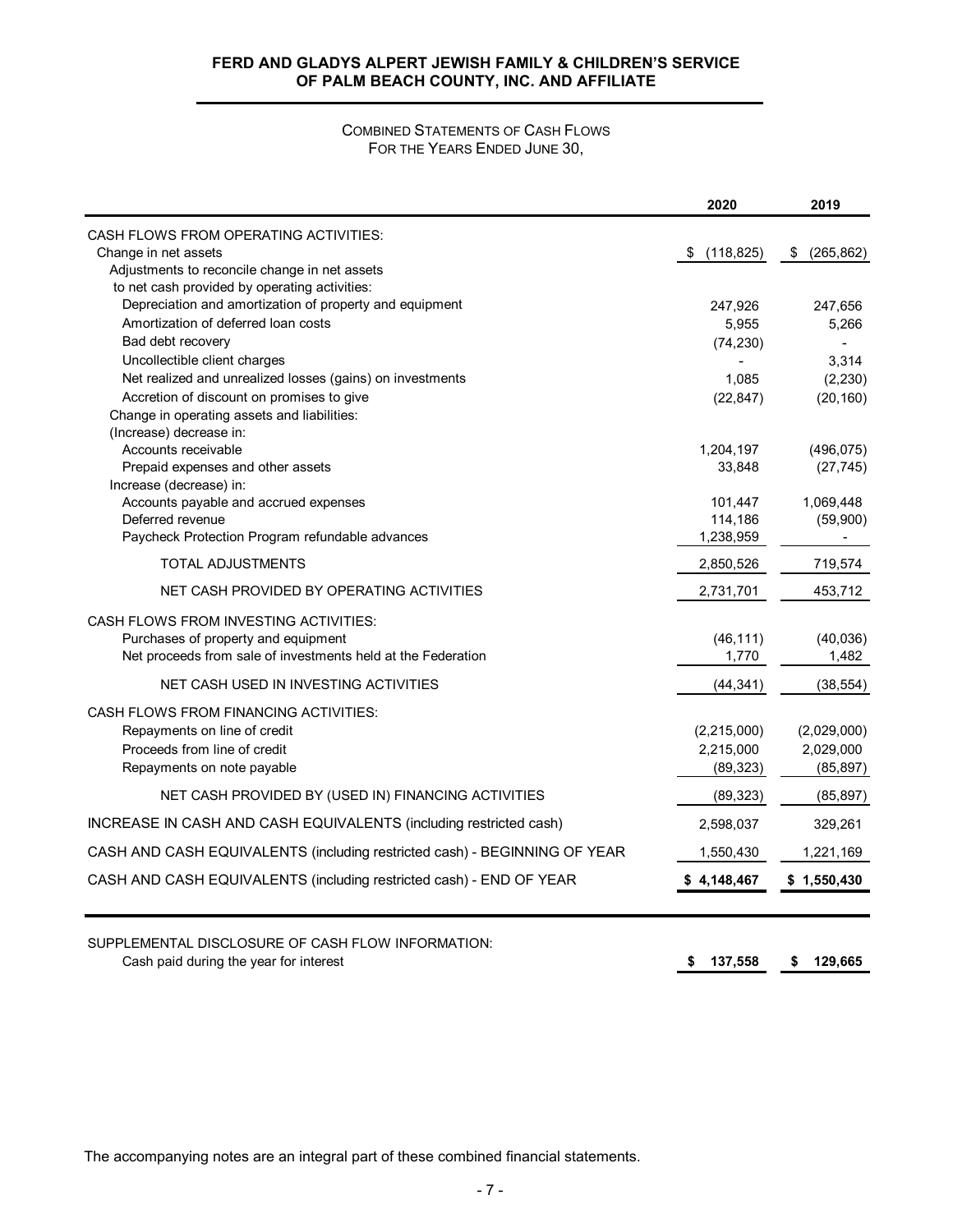NOTES TO COMBINED FINANCIAL STATEMENTS JUNE 30, 2020 AND 2019

## **1. ORGANIZATION AND SUMMARY OF SIGNIFICANT ACCOUNTING POLICIES**

#### **Organization**

The combined financial statements include the combined accounts of Ferd and Gladys Alpert Jewish Family & Children's Service of Palm Beach County, Inc. ("JFCS") and its wholly owned subsidiary 5841 Corporate Way, LLC ("5841"), along with an affiliate, Melvin J. & Claire Levine Jewish Residential & Family Services of Palm Beach County, Inc. ("JRFS") (collectively, the "Organization"). The combined financial statements are presented on a combined basis due to the existence of common members on the Board of Directors between JFCS and JRFS and other factors. All intercompany balances and transactions have been eliminated.

JFCS is a not-for-profit organization, incorporated in the State of Florida in 1974. JFCS is a private, social service agency established to provide professional social work in the Jewish community and to contribute to the wellbeing of the general population. Its basic purpose is to administer services to strengthen family life, to aid the welfare of children and to promote the healthy social functioning of individuals.

5841 is a single-member LLC with JFCS as the sole member. 5841 is the owner of a commercial building and was established in April 2008 for the purpose of leasing office space for the corporate offices of JFCS, JRFS and other third parties.

JRFS is a not-for-profit organization, incorporated in the State of Florida in 1997. It was established to promote the establishment and operation of residential facilities, and to provide treatment and other services for the care of physically and mentally disabled adults.

JFCS derives its principal revenue and support from contracts, grants and allocations from the Jewish Federation of Palm Beach County, Inc. (the "Federation"), the Conference on Jewish Material Claims Against Germany, Inc. ("Claims Conference"), the United Way and program services. JRFS derives its revenue from client fees and is supported by contributions. 5841 derives its revenue from rental fees.

The Organization relies on the continued support of the Federation in order to meet its financial commitments. The reduction of support from the Federation in future years could significantly impact the Organization's ability to provide program services.

#### **Description of Programs**

#### **Community Services Division:**

*Community Directions* includes information and referral. The program answers more than 4,000 calls a year from community members seeking assistance with a range of personal and family needs. The professional staff assesses needs and makes the appropriate referrals within and outside of JFCS. This program also provides very minimal emergency financial assistance to members of the Jewish community who meet the JFCS criteria for financial aid.

*The Ambassador Program*, a subgroup of the Community Directions program, is a non-traditional, community-building peer-volunteer program, designed to build "Social Capital" by sharing knowledge, through the creation of a livingnetwork-of-conversation and social action. The Ambassadors of each community determine what their own focus, assets and activities will be in their community's structure, for creating and maintaining "social capital."

*Community Health Peer Support Initiative* is a civic engagement model of intervention. Using a Stanford University evidence-based chronic disease self-management program, peers are trained to lead 6-week sessions where participants learn how to best self-manage their chronic conditions. A professional case manager assesses the potential participant's bio-psychosocial needs and works to remove barriers to self-management of chronic diseases. This model is funded by the Harry & Jeannette Weinberg Foundation, the Quantum Foundation and the Herbert Bearman Foundation.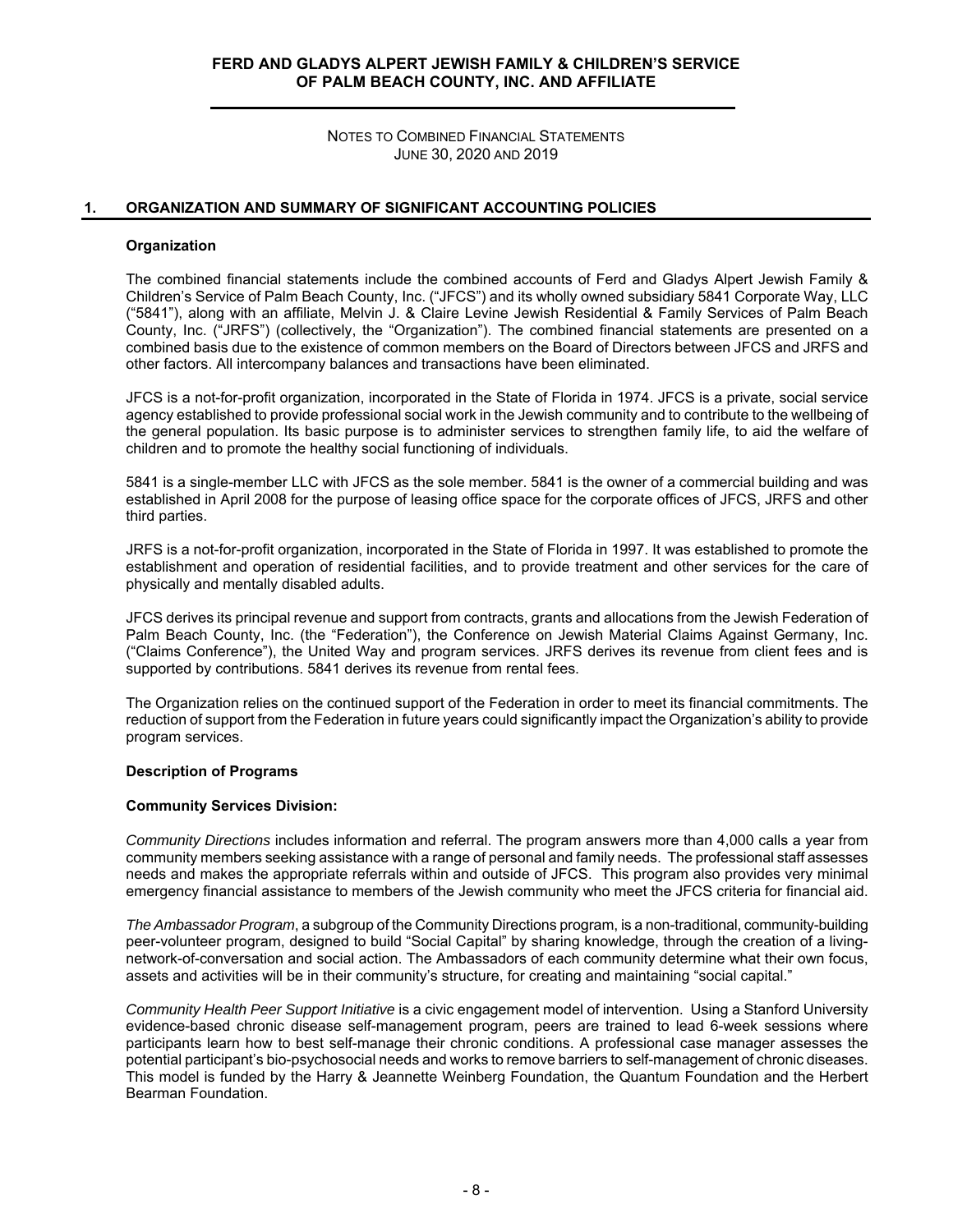NOTES TO COMBINED FINANCIAL STATEMENTS JUNE 30, 2020 AND 2019

## **1. ORGANIZATION AND SUMMARY OF SIGNIFICANT ACCOUNTING POLICIES (CONTINUED)**

#### **Description of Programs (Continued)**

#### **Community Services Division (Continued):**

*Aging Mastery Program* ("AMP") is based on the National Council on Aging's national program. It is a 10-week program offered to boomers throughout the year. It is a comprehensive and fun approach to living that celebrates the gift of longevity. The program combines goal setting, daily practices and peer support to help participants make meaningful changes in their lives. Central to the AMP philosophy is the belief that modest lifestyle changes can produce big results and that people can be empowered to cultivate health and longevity.

*Second Acts for Strong Communities* is an intergenerational volunteer program, linking volunteers with local synagogues/religious schools. Volunteers are screened, vetted and trained through JFCS and then matched with local synagogues to work within the religious schools directly with children.

*Patient-Centered Outcomes Research Institute* is a program that uses peer-to-peer intervention, peer volunteer training, and overall program goal—to keep at-risk, older adults living independently in the community through support from, not dependence on, a peer supporter. This program's goal is to increase the ability of at-risk older adults to live independently in the community.

*Miscellaneous Contracts* include the Medical Alert systems program.

#### **Long-Term Care Division:**

*Case Management* is a core program of comprehensive clinical intervention primarily to seniors, but also to individuals and families coping with mental illness and other disabilities.

*The ElderCare360 Program*, a subgroup of the Case Management program, is offered as a "general contractor's" model to adult children who usually live out-of-state. The role of the care coordinator is to maintain and support both the elderly clients and the family members.

*Respite,* also known as Enhanced Companion, hires, screens, trains and supervises seniors and AmeriCorps members to provide frail elderly with in-home assistance, such as transportation, light housekeeping, companionship, grocery shopping and meal preparation.

*AmeriCorps ("Legacy Corp")* is a federal grant through the University of Maryland. Members participate in the Enhanced Companion program by providing in-home assistance to seniors in the Respite program. Each member must be 55-plus years old and "volunteer" 9 hours per week, for a total of 450 hours per year. They receive a monthly stipend through the grant.

*Holocaust* is funded by the Claims Conference and offers two primary services: case management and subsidized inhome care to survivors of the Holocaust. It also provides some limited emergency funds and assistance with filing claims.

*Guardianship* provides legal guardianship on a voluntary or court mandated basis for persons with diminished capacity. This program can also provide Medicaid planning, including the use of a Medicaid eligible pooled trust for Medicaid eligibility.

#### **Behavioral Health Division:**

*Counseling* provides professional psychotherapeutic services to individuals, couples, families and groups to cope with the stresses and challenges in their lives within a framework of Jewish values.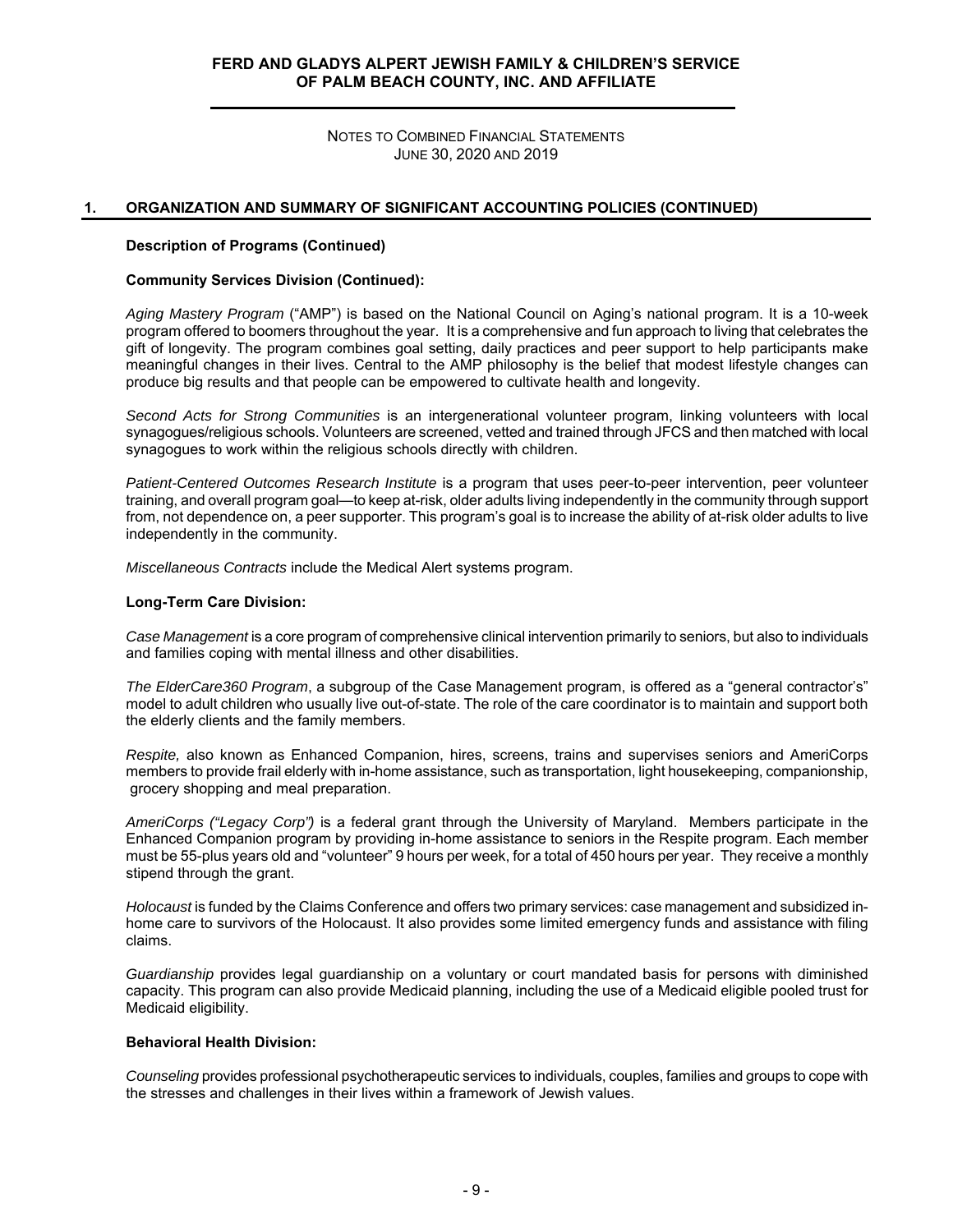NOTES TO COMBINED FINANCIAL STATEMENTS JUNE 30, 2020 AND 2019

## **1. ORGANIZATION AND SUMMARY OF SIGNIFICANT ACCOUNTING POLICIES (CONTINUED)**

#### **Description of Programs (Continued)**

#### **Behavioral Health Division (Continued):**

*Psychiatric* provides psychiatric evaluation and treatment for adults and seniors. One full time board certified psychiatrist, as well as a team of psychologists, social workers, mental health counselors and case managers, are available to provide needed treatment. Services include evaluation and assessment, medication monitoring, psychotherapeutic and support services.

*Domestic Abuse* Program was established to provide services for Jewish families experiencing the effects of physical, emotional, financial and sexual abuse. Relationships & Decisions provides training of teens helping them to train other teens in safe dating. The program focuses on preventing dating abuse. Hebrew for "voices" ("KOLOT") is a committee of the agency and a coalition of Jewish organizations, synagogues, and individuals working as the outreach branch of the program. The efforts of KOLOT result in Jewish individuals and families contacting the agency to ask for help.

*Mentoring 4 Kids* is an individual mentoring program, partially funded by the United Way of Palm Beach County, designed to help children living in families where there has been a loss of a consistent caretaker.

*Bereavement* provides outreach services to individuals who are experiencing acute grief. Assessment for services is done in community settings such as synagogues and in-home. Support groups are administered at the offices on both campuses of the Jewish Community Center ("JCC") and various synagogues.

*Mental Health First Aid* is a public education program that introduces participants to risk factors and warning signs of mental illnesses, builds understanding of their impact, and overviews common supports. This 8-hour course uses roleplaying and simulations to demonstrate how to offer initial help in a mental health crisis and connect persons to the appropriate professional, peer, social, and self-help care. The program also teaches the common risk factors and warning signs of specific types of illnesses, like anxiety, depression, substance use, bipolar disorder, and psychosis.

#### **Residential Division:**

*Group Homes* offers 2 group homes providing 24-hour care for 7 residents per home who have developmental disabilities, chronic mental illness or a significant impairment, and need constant supervision.

Apartment provides independent supportive living, offers residents the opportunity to live alone with supervision, while participating in social, recreational and life-skills instruction on a daily basis. Each resident lives in a spacious apartment within a larger apartment community of residents that are not participants of the program. Onsite supervision is provided 24 hours a day.

*Life Planning* is endowed by Melvin J.z'l and Claire Levine and is a program intended to reach out to and educate families with adult disabled children to help them begin or enhance their fiscal and social planning for these children's needs when the parent passes. Seminars are conducted on a range of subjects, including trusts, guardianship, socialization, case management, and housing options. The staff also evaluates requests for financial assistance from community members in financial need and authorizes assistance when appropriate. Individual consultation is available to help families with their planning needs, addressing the emotional challenges associated with this process.

*Transportation* provides transportation for the residents of the group home and apartment program to appointments, activities and jobs.

#### **Basis of Accounting**

The Organization prepares its combined financial statements on the accrual basis of accounting in accordance with accounting principles generally accepted in the United States of America ("U.S. GAAP").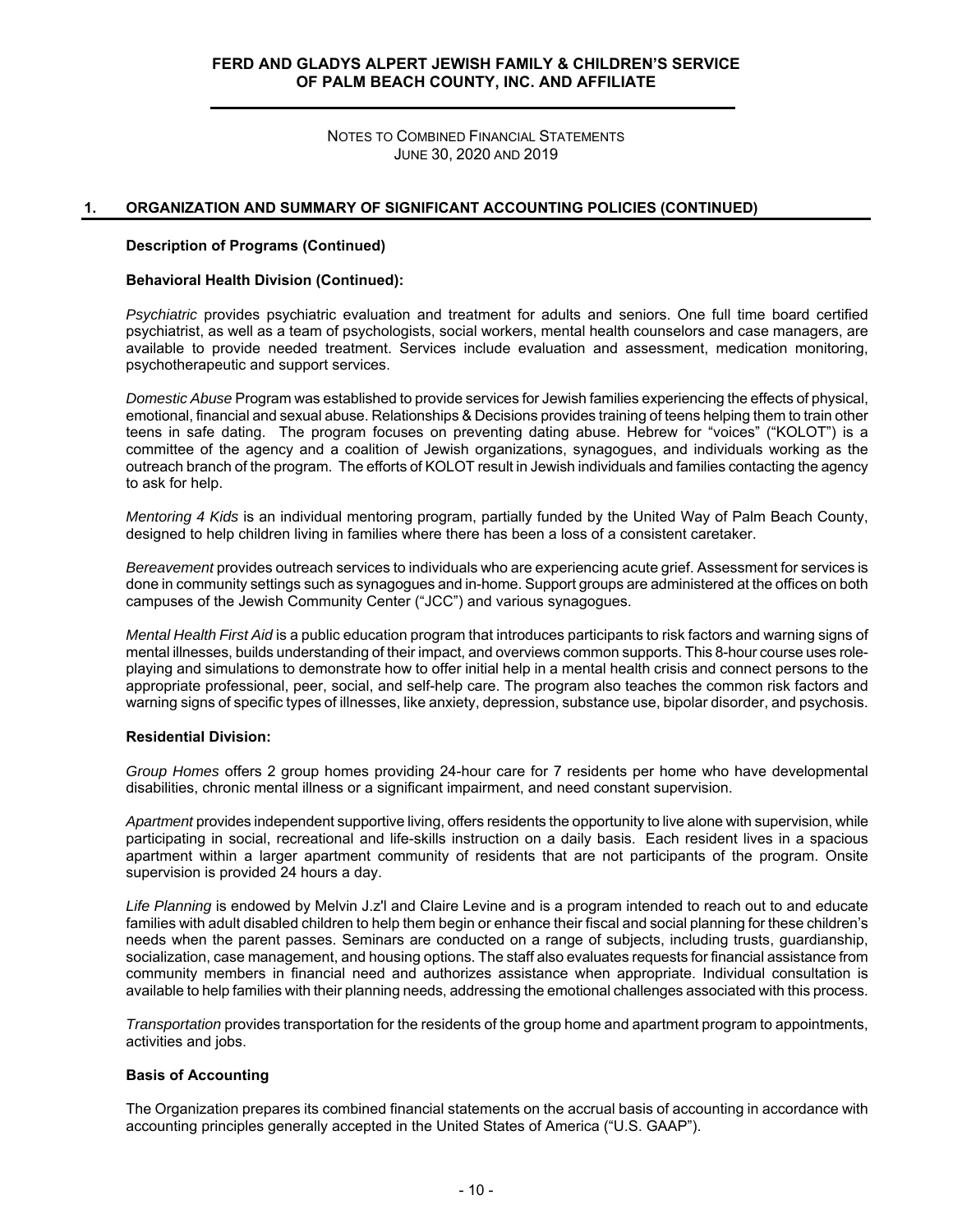NOTES TO COMBINED FINANCIAL STATEMENTS JUNE 30, 2020 AND 2019

#### **1. ORGANIZATION AND SUMMARY OF SIGNIFICANT ACCOUNTING POLICIES (CONTINUED)**

#### **Basis of Accounting (Continued)**

Net assets and revenues, expenses, gains and losses are classified into two classes of net assets based on the existence or absence of donor-imposed purpose or time restrictions. The two classes of net asset categories are as follows:

## Net Assets without Donor Restrictions

Net Assets without Donor Restrictions consist of contributions and other inflows of assets whose use is not subject to donor-imposed restrictions. Board-designated net assets are part of net assets without donor restrictions of the Organization since use by the Organization is not limited by donor-imposed stipulations. The Organization's board has internally earmarked such funds for future capital improvements.

#### Net Assets with Donor Restrictions

Net Assets with Donor Restrictions consist of contributions and other inflows of assets whose use is subject to donorimposed restrictions that are more specific than broad limits reflecting the nature of the Organization, the environment in which the Organization operates, and the purposes specified in its articles of incorporation or bylaws or comparable documents. Donor-imposed restrictions may be temporary in nature, such as stipulating that resources may be used only after a specified date or limited to specific programs or services. Certain donor-imposed restrictions are perpetual in nature. If a restriction is fulfilled in the same fiscal year in which the contribution is received, the contribution is reported as without donor restrictions on the accompanying Combined Statements of Activities.

## **Revenue Recognition – Contributions**

#### Allocations

The Organization receives allocations from the Federation, under a beneficiary agency program, and from other unaffiliated not-for-profit organizations. Allocation revenue is recognized as revenue with donor restrictions when written documentation of the unconditional promise is made and received.

#### Contribution Revenue and Unconditional Promises to Give

Contributions received and unconditional promises to give are measured at their fair values and are reported as an increase in net assets. The Organization reports gifts of cash and other assets as support with donor restrictions if they are received with donor stipulations about the use of the donated assets, or if they are designated as support for future periods. When a donor restriction expires, that is, when a stipulated time restriction ends, or purpose restriction is accomplished, net assets with donor restrictions are reclassified to net assets without donor restrictions and reported in the Combined Statements of Activities as "Net assets released from restrictions."

The Organization reports gifts of goods and equipment as support without donor restrictions unless explicit donor stipulations specify how the donated assets must be used. Gifts of long-lived assets with explicit restrictions that specify how the assets are to be used and gifts of cash or other assets that must be used to acquire long-lived assets are reported as support with donor restrictions. Absent explicit donor stipulations about how those long-lived assets must be maintained, the Organization reports expirations of donor restrictions when the donated or acquired longlived assets are placed in service.

#### Contracts and Grants

The Organization receives contract funds from various social and governmental agencies. The amounts received under these grants and contracts are designated for specific purposes by the granting agencies. Grant and contract revenue is recognized when the allowable costs as defined by the individual grants or contracts are incurred and/or the unit of service has been performed. The Organization records advances at the start of each grant as a liability. Revenues and expenses, which are treated as reciprocal transactions, are recognized as the costs are incurred. Grants and contracts receivables at year end represent expenditures and/or units of service performed, which have not yet been reimbursed by the granting agency.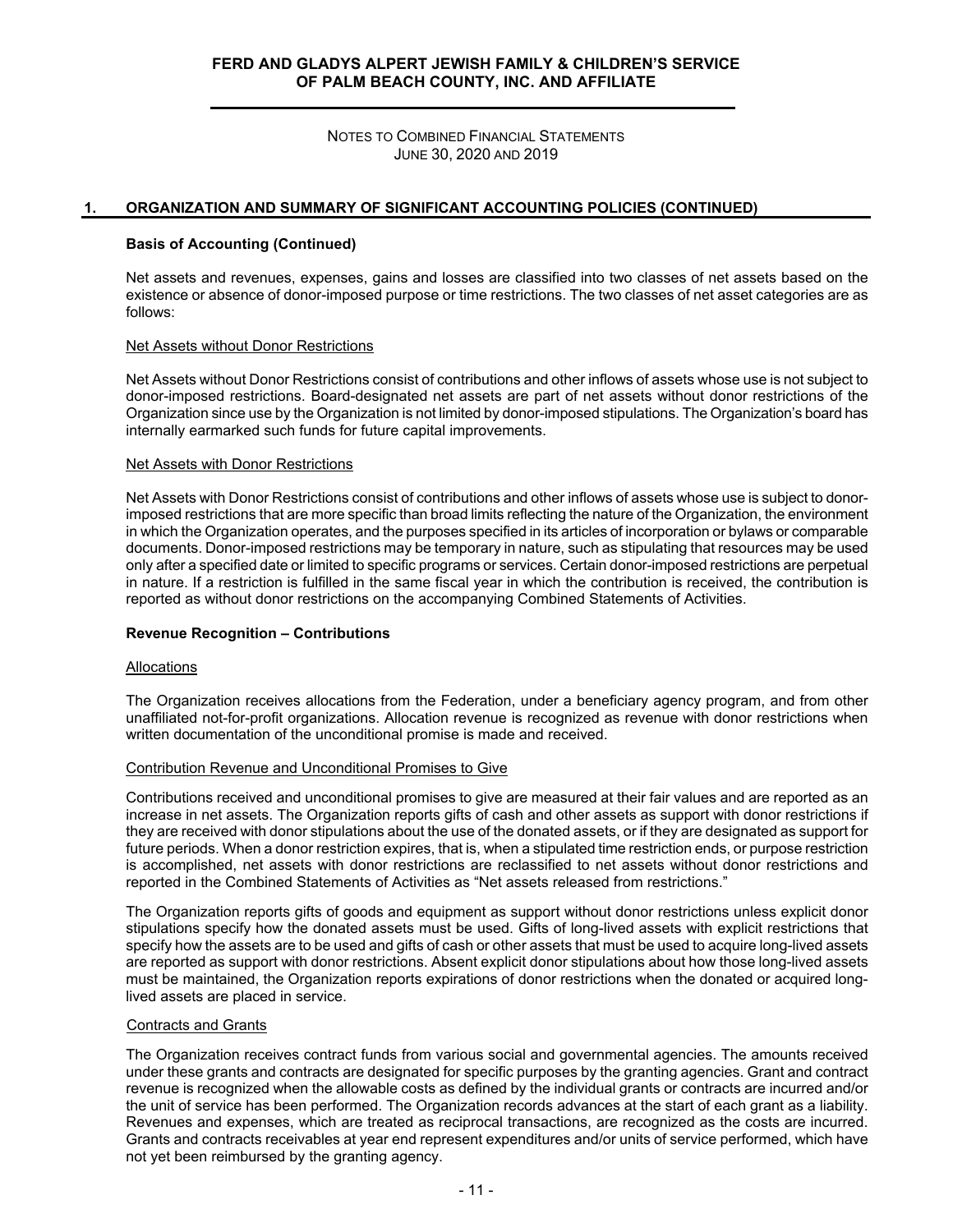NOTES TO COMBINED FINANCIAL STATEMENTS JUNE 30, 2020 AND 2019

#### **1. ORGANIZATION AND SUMMARY OF SIGNIFICANT ACCOUNTING POLICIES (CONTINUED)**

#### **Revenue Recognition – Contributions (Continued)**

#### In-Kind Contributions

The Organization records the value of donated goods and facilities when there is an objective basis available to measure the value. Donated items are reflected as support in the accompanying combined financial statements at their fair market values at date of receipt.

## Contributed Services

The Organization receives services from a large number of volunteers who give significant amounts of their time to the Organization's programs, fundraising campaigns and management that do not meet the criteria of specialized skills for combined financial statement recognition.

#### **Revenue Recognition – Exchange Transactions**

Reciprocal transfers in which each party receives and sacrifices goods or services with approximate commensurate value are recognized as exchange transactions. The Organization adopted Accounting Standards Codification ("ASC") Topic 606, Revenue from Contracts with Customers ("Topic 606") on July 1, 2019 using the modified retrospective method applied to all contracts not completed as of the date of the adoption. The Organization applies Topic 606 to exchange transactions in which it receives consideration from individuals for patient services and other program services offered. Under U.S. GAAP, these arrangements are exchange transactions between the Organization and the individuals participating in the Organization's programs.

The modified retrospective adoption method requires the Organization to record a transition adjustment for the new revenue standard, if any, as a cumulative effect adjustment to beginning net assets as of the date of adoption. Therefore, comparative information has not been adjusted. No adjustment to the Organization's beginning net assets were required as a result of adopting Topic 606.

#### Patient Service Revenue

The Organization has established a sliding fee schedule wherein the clients are expected to pay amounts based upon their individual financial ability. Client payments received in advance of the patient services are included in deferred revenue until the patient services are performed. Patient service revenues are recognized at the time services are provided by the Organization. Revenue is presented net of contractual adjustments.

Contractual adjustments result from the difference between the Organization's rates for services performed and reimbursements by government-sponsored healthcare programs and insurance companies for such services. Patient services rendered to Medicare program beneficiaries are reimbursed at a predictable rate with final settlement determined after an audit by the Medicare fiscal intermediary.

#### Special Events Revenue

Topic 606 applies to the portion of the Organization's special events income that is determined to be an exchange transaction. The Organization conducts special events in which a portion of the gross proceeds paid by the participant represents payment for the direct cost of the benefits received by the participant at the event. Unless a verifiable, objective means exists to demonstrate otherwise, the fair value of meals and entertainment provided at special events is measured at the actual cost to the Organization.

#### **Cash**

The Organization considers all liquid investments with a maturity of three months or less when purchased to be cash equivalents. There were no cash equivalents at June 30, 2020 and 2019.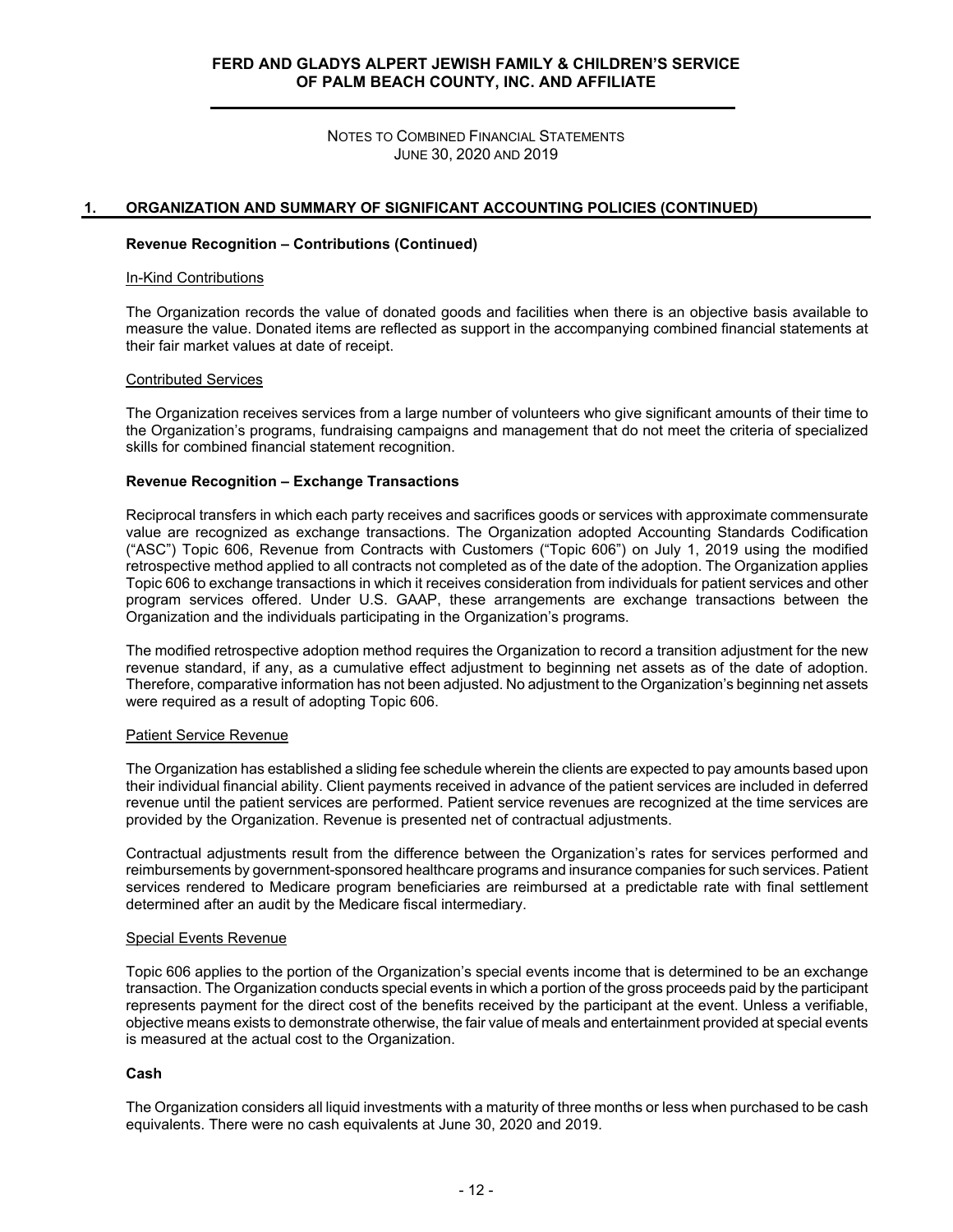NOTES TO COMBINED FINANCIAL STATEMENTS JUNE 30, 2020 AND 2019

#### **1. ORGANIZATION AND SUMMARY OF SIGNIFICANT ACCOUNTING POLICIES (CONTINUED)**

#### **Restricted Cash**

Restricted cash represents cash restricted for specific clients as imposed by the clients, clients' fiduciaries, or judicial requirements and collateralized funds for the promissory mortgage note payable. Amounts restricted for these purposes at June 30, 2020 and 2019 were \$347,800.

## **Investments**

The Organization's investments are held and administered by the Federation. The Federation has a pooled investment strategy and a fund for income. The pooled investment strategy includes investments in a variety of mutual funds, hedge funds, government securities, equities, Israel Bonds and other types of investments. The income fund invests in bond funds and real asset funds. The monies held at the Federation are reflected as donor restricted endowments (NOTE 8).

Investments held by the Federation are reported at their net asset value ("NAV"). Investment income or loss (including gains and losses on investments, interests and dividends) is included in the Combined Statements of Activities as increases or decreases in net assets without donor restrictions unless the income or loss is restricted by donor or law.

#### **Fair Value of Financial Instruments**

Fair values of financial instruments are estimated using relevant market information and other assumptions. Fair value estimates involve uncertainties and matters of significant judgment regarding interest rates, credit risk, prepayments, and other factors, especially in the absence of broad markets for particular instruments. Changes in assumptions or in market conditions could significantly affect the estimates. The carrying amount of all financial assets and liabilities approximates fair value because of their short-term nature or market rates.

#### **Accounts Receivable, Net**

Accounts receivable are reported at net realizable value and consist of amounts due from clients for counseling and other program services, insurance receivables for those services as well as monies due from various funding sources. The Organization's allowance for bad debts on client charges was approximately \$8,000 and \$82,000 at June 30, 2020 and 2019, respectively. The allowance for bad debts is based, among other things, on the Organization's past collection experience and the impact of changes in the current economic conditions. Account balances are charged off against the allowance for doubtful accounts after all means of collection have been exhausted. Bad debt expense for the year ended June 30, 2019 was approximately \$3,000. Bad debt recovery income for the year ended June 30, 2020 was approximately \$74,000. For promises to give, grants receivable, bequests receivable, Federation receivable and United Way receivable, the Organization estimates that the full amount is collectible; therefore, no provision for estimated uncollectible amounts is required for these receivables.

Promises to give that are expected to be collected within one year are recorded at their net realizable value. Promises to give that are expected to be collected in more than one year are discounted using a market rate of return and are recorded at net present value.

#### **Prepaid Expenses and Other Assets**

Prepaid expenses and other assets primarily represent amounts paid in advance for rent and insurance that benefit future periods.

## **Deferred Loan Costs, Net**

Deferred loan costs are recorded at cost and are amortized using the effective interest method over the term of the related note payable. The balance of deferred loan costs, net as of June 30, 2020 and 2019 was approximately \$25,000 and \$31,000, respectively. Amortization expense, which is included in the caption "interest and bank fees" on the accompanying Combined Statements of Functional Expenses, totaled approximately \$6,000 and \$5,000 for the years ended June 30, 2020 and 2019, respectively.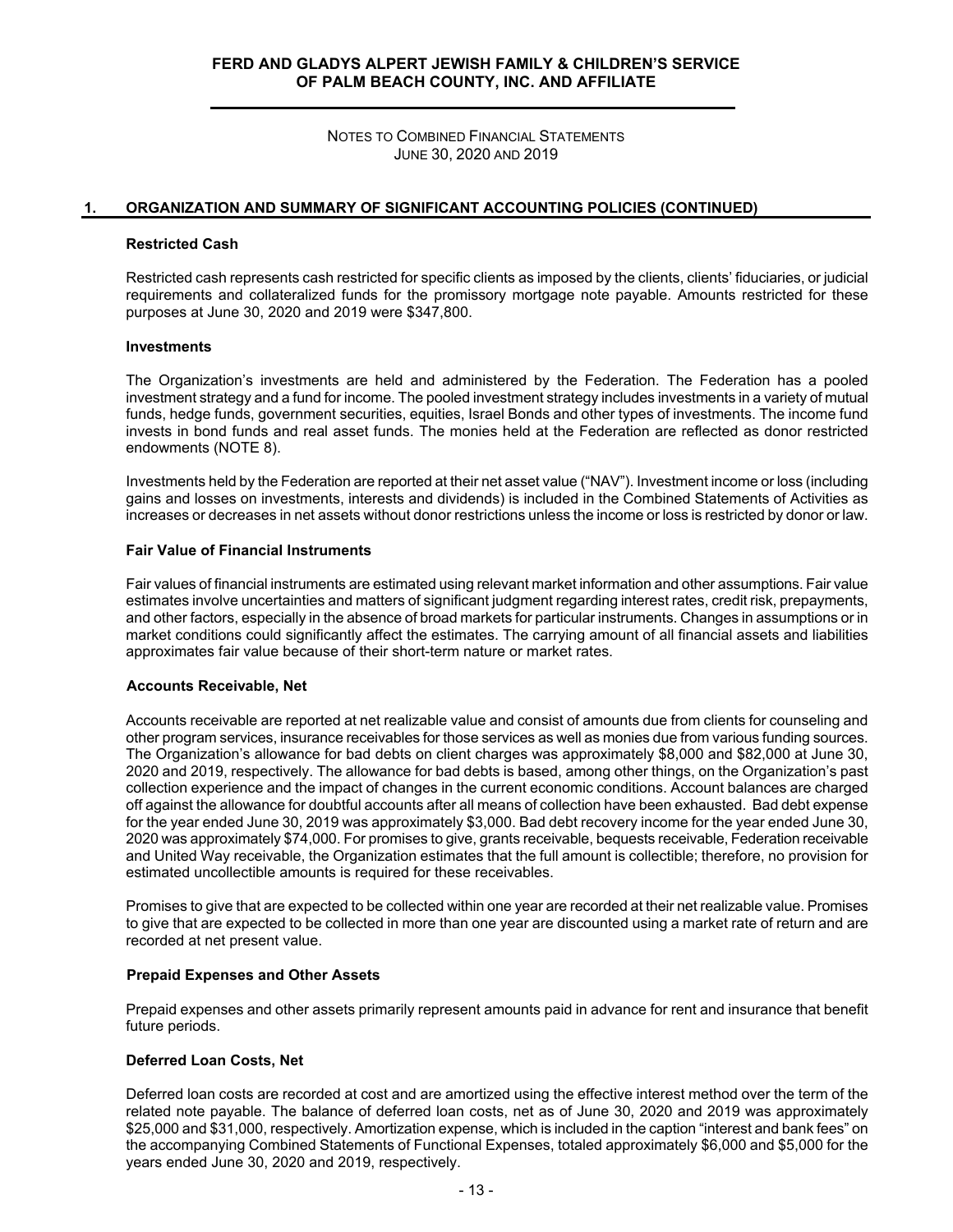NOTES TO COMBINED FINANCIAL STATEMENTS JUNE 30, 2020 AND 2019

#### **1. ORGANIZATION AND SUMMARY OF SIGNIFICANT ACCOUNTING POLICIES (CONTINUED)**

#### **Deferred Loan Costs, Net (Continued)**

As permitted by U.S. GAAP, the Organization elected an accounting alternative which allows deferred loan costs to be netted against the related liability. These deferred loan costs are netted against the long-term portion of the note payable on the accompanying Combined Statements of Financial Position.

## **Donated Works of Art**

Contributions of works of art and similar assets have been recognized at their estimated fair value at the date of receipt based upon independent appraisals. Contributions of works of art are reflected in the Combined Statements of Financial Position within the caption "Property and equipment, net" and the Combined Statements of Activities within the caption "In-kind Contributions" when received. As of June 30, 2020 and 2019 the total donated works of art reflected in the Combined Statements of Financial Position were approximately \$158,000.

## **Property and Equipment, Net**

Property and equipment is recorded at cost at the date of purchase, or, if donated, at the estimated fair value at the date of donation. The Organization's capitalization policy requires individual assets to be capitalized if the original cost or fair value at date of donation exceeds \$1,000. Depreciation and amortization is charged to operations over the estimated service lives of property and equipment on a straight-line basis. Additionally, consistent with the accepted practice for land, depreciation is not recognized on donated works of art. Repairs and maintenance are charged to expense as incurred. When assets are sold or retired, the cost and related accumulated depreciation or amortization are removed from the accounts and gains or losses, if any, are recognized currently.

The estimated useful lives used in determining depreciation and amortization are:

| Buildings and improvements | 10 - 39 years |
|----------------------------|---------------|
| Equipment                  | 5 - 10 vears  |
| Vehicles                   | 5 years       |

The carrying value of long-lived assets is reviewed if the facts and circumstances, such as significant declines in revenues, earnings or cash flows indicate that they may be impaired. If any impairment in the value of the long-lived assets is indicated, the carrying value of the long-lived assets is adjusted to reflect such impairment based on the fair value of the impaired assets or an estimate of fair value based on discounted cash flows.

#### **Paycheck Protection Program refundable advance**

During the year ended June 30, 2020, the Organization received approximately \$1,239,000, under the Paycheck Protection Program ("PPP") (NOTE 15). The Organization has accounted for the following transaction in accordance with Financial Accounting Standards Board ("FASB") Accounting Standards Codifications ("ASC") 958-605 as a conditional contribution. The Organization will reduce the refundable advance and recognize the contribution once the conditions of release have been explicitly waived.

## **Functional Expenses**

The costs of providing the various programs and other activities have been summarized on a functional basis in the Combined Statements of Activities and by natural classification in the Combined Statements of Functional Expenses. Costs are assigned to program services, support services, or fundraising based on specific identification. Costs benefiting all types of services are primarily allocated based on the estimated utilization by the respective function. Accordingly, certain costs have been allocated among the programs and supporting services benefited.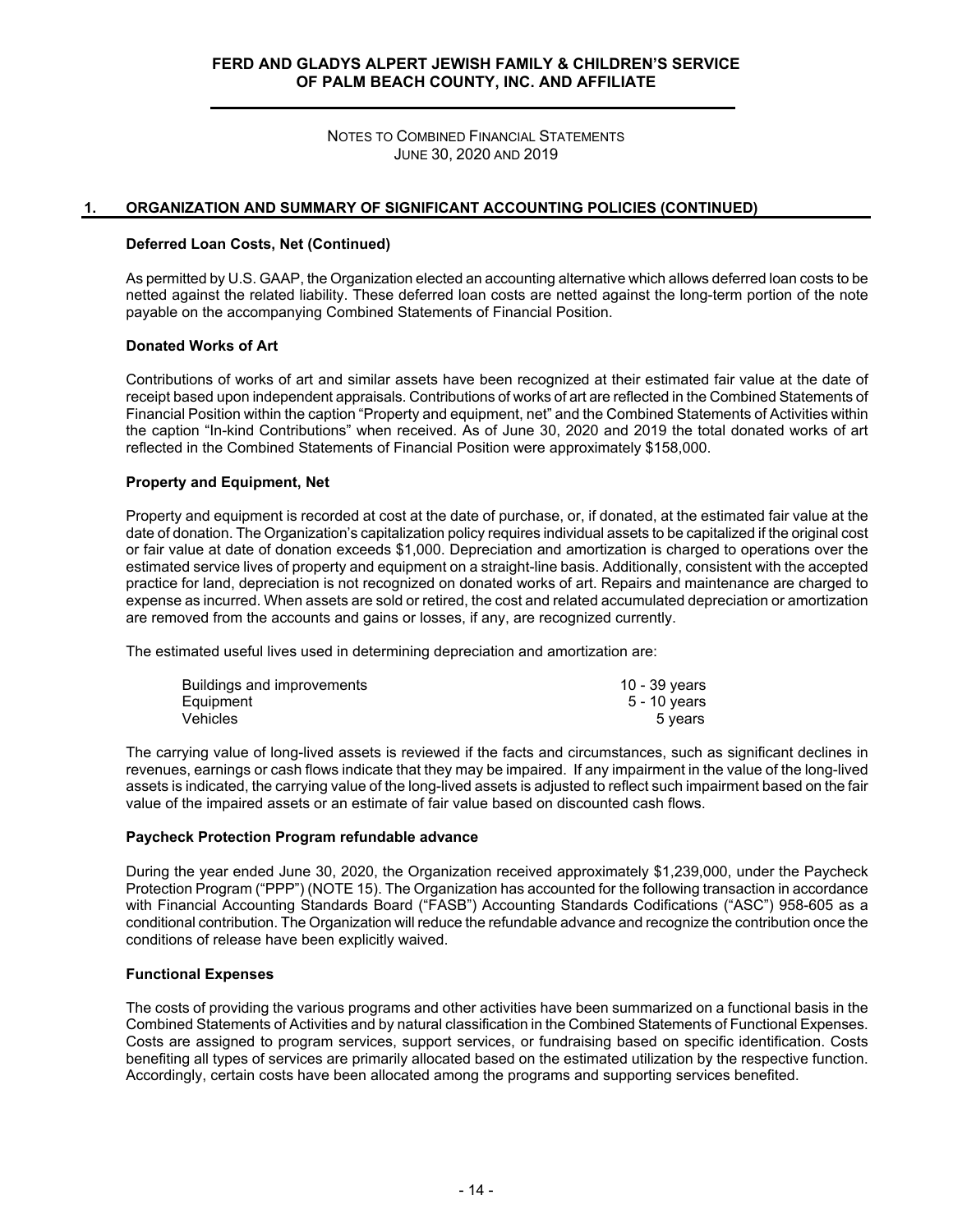NOTES TO COMBINED FINANCIAL STATEMENTS JUNE 30, 2020 AND 2019

#### **1. ORGANIZATION AND SUMMARY OF SIGNIFICANT ACCOUNTING POLICIES (CONTINUED)**

#### **Income Taxes**

JFCS and JRFS are exempt from income tax under Section 501(c)(3) of the U.S. Internal Revenue Code (the "Code") and sales and use tax under the laws of the State of Florida. 5841 is a single member LLC; accordingly, 5841 is a disregarded entity for tax purposes.

The Organization recognizes, and measures tax positions based on their technical merit and assesses the likelihood that the positions will be sustained upon examination based on the facts, circumstances and information available at the end of each period. Interest and penalties on tax liabilities, if any, would be recorded in interest expense and other non-interest expense, respectively.

The U.S. Federal jurisdiction and the State of Florida jurisdiction are the major tax jurisdictions where the Organization files income tax returns. The Organization is generally no longer subject to U.S. Federal or state examinations by tax authorities for years before 2017.

#### **Accounting Estimates**

The preparation of combined financial statements in conformity with U.S. GAAP requires management to make estimates and assumptions that affect the reported amounts of assets and liabilities and disclosure of contingent assets and liabilities at the date of the combined financial statements and the reported amounts of revenues and expenses during the reporting period. Actual results could differ from those estimates.

#### **Concentrations of Credit Risk**

The Organization maintains cash balances with a financial institution in South Florida. Accounts at the institution are insured by the Federal Deposit Insurance Corporation up to \$250,000. Although cash balances may exceed federally insured limits at times during the year, the Organization has not experienced any losses in such accounts and believes it is not exposed to any significant credit risk on cash.

#### **Concentrations of Promises to Give, Contributions and Grants**

As of June 30, 2020 and 2019, one donor accounted for approximately 100% and 94%, respectively, of promises to give.

During the years ended June 30, 2020 and 2019, Claims Conference revenues accounted for approximately 39% of total public support and revenues. Claims Conference receivables accounted for approximately 51% of total accounts receivable as of June 30, 2019. The Organization had no Claims Conference receivables outstanding as of June 30, 2020.

See NOTE 9 for concentrations related to the Federation.

#### **Risks and Uncertainties**

Since January 2020, the coronavirus ("COVID-19") outbreak has caused substantial disruption in international and U.S. economics and markets. The fear of further spread of COVID-19 has caused quarantines, cancellation of events and travel, business and school shutdowns, and overall reduction in business and economic activity. On March 11, 2020, the World Health Organization designated COVID-19 as a pandemic. While the Organization did not incur significant disruptions during the year ended June 30, 2020 from COVID-19, the Organization is unable to predict the impact that COVID-19 will have on the combined financial position and change in net assets due to numerous uncertainties. These uncertainties include the severity of the virus, the duration of the outbreak, governmental, or other actions (which include promotion of social distancing), or changes to the Organization's operations. The Organization is currently evaluating the potential adverse effect this matter will have its combined financial position, operations and cash flows. While the ultimate outcome of this uncertainty is unknown, it is reasonably possible the impact may be materially adverse.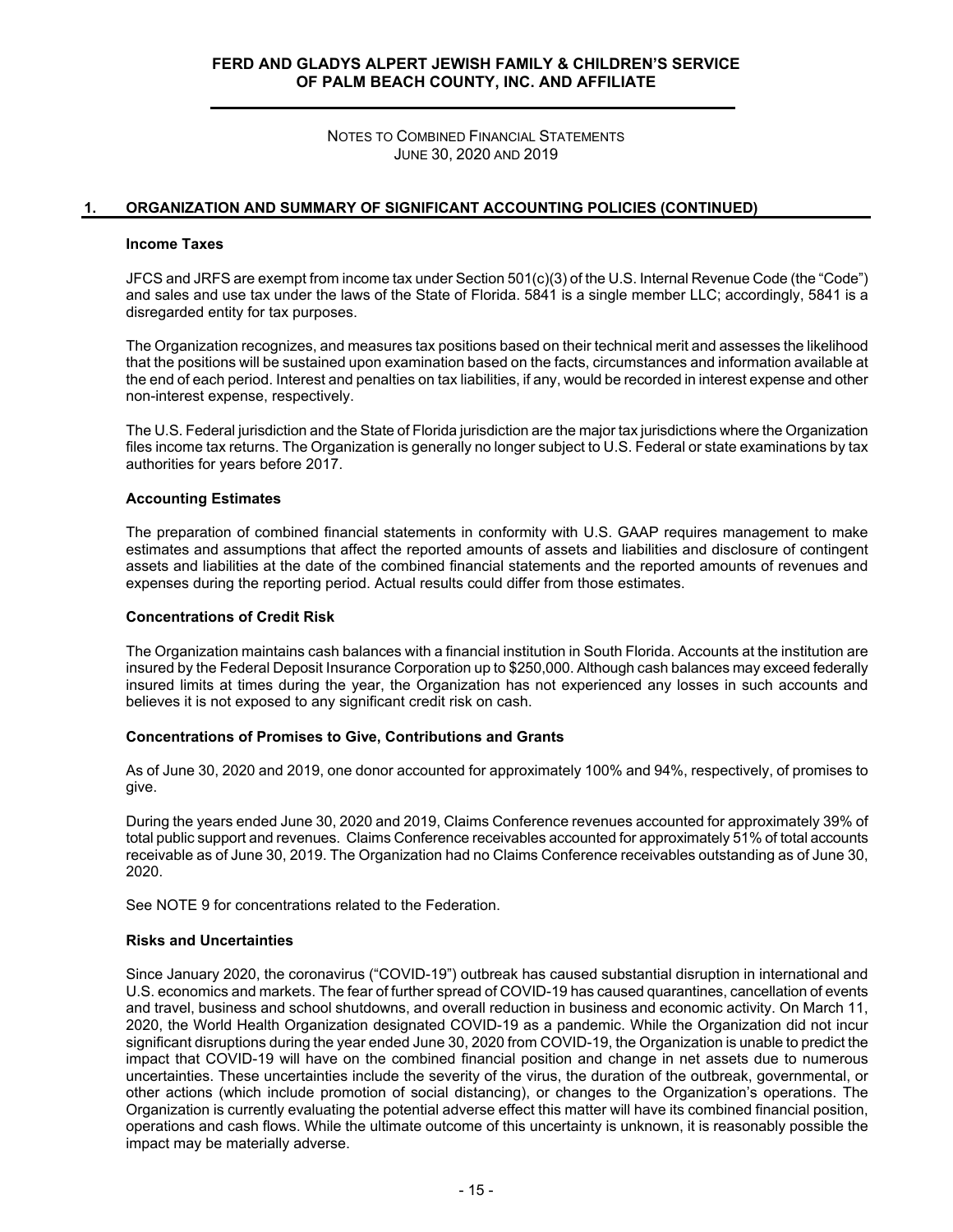NOTES TO COMBINED FINANCIAL STATEMENTS JUNE 30, 2020 AND 2019

## **1. ORGANIZATION AND SUMMARY OF SIGNIFICANT ACCOUNTING POLICIES (CONTINUED)**

#### **Adopted Accounting Pronouncements**

#### Revenue from Contracts with Customers

The Organization adopted ASC Topic 606, Revenue from Contracts with Customers, beginning July 1, 2019 using the modified retrospective adoption method. Under Topic 606, revenue is recognized when a customer obtains control of promised goods or services in an amount that reflects the consideration the entity expects to receive in exchange for those goods or services. In addition, the update requires disclosure of the nature, amount, timing, and uncertainty of revenue and cash flows arising from contracts with customers. The Organization determined that the adoption of Topic 606 did not have a material effect on beginning net asset balances because revenue is recognized as services are provided under both the current and prior accounting rules and as such, no cumulative-effect adjustment in net assets was recorded as a result of the adoption of Topic 606. See Revenue Recognition – Exchange Transactions above.

#### Classification of Certain Cash Receipts and Cash Payments

In August 2016, the Financial Accounting Standards Board ("FASB") issued an accounting standard update to reduce diversity in practice on eight specific statement of cash flows issues. The update is effective retrospectively for financial statements issued for fiscal years beginning after December 15, 2018, and interim periods within fiscal years beginning after December 15, 2019, with early adoption permitted. The adoption of the update did not have a material effect on the Organization's combined financial statements.

#### Restricted Cash

In November 2016, the FASB issued an accounting standard update which amends cash flow statement presentation of restricted cash. The update requires amounts generally described as restricted cash and restricted cash equivalents be included with cash and cash equivalents when reconciling the beginning-of-period and end-of-period total amounts shown on the statement of cash flows. The update is effective retrospectively for fiscal years beginning after December 15, 2018, and interim periods within fiscal years beginning after December 15, 2019, with early adoption permitted. The adoption of this update did not have a material effect on the Organization's combined financial statements.

#### Accounting Guidance for Contributions Received and Contributions Made

In June 2018, the FASB issued an accounting standard update in an effort to clarify and improve the scope and the accounting guidance for contributions received and contributions made. The FASB believes the update should assist entities in (1) evaluating whether transactions should be accounted for as contributions (non-reciprocal transactions) within the scope of not-for-profit guidance, or as an exchange (reciprocal) transaction subject to other guidance and (2) determining whether a contribution is conditional or not. The update is effective on a modified prospective basis for fiscal years beginning after December 15, 2018, and interim periods within annual periods beginning after December 15, 2019, with early adoption permitted. The adoption of the update did not have a material effect on the Organization's combined financial statements.

#### **Recent Accounting Pronouncements**

#### Lease Accounting

In February 2016, the FASB issued an accounting standard update which amends existing lease guidance. The update requires lessees to recognize a right-of-use asset and related lease liability for many operating leases now currently off-balance sheet under current U.S. GAAP. Also, the FASB has issued amendments to the update with practical expedients related to land easements, lessor accounting, and disclosures related to accounting changes and error corrections.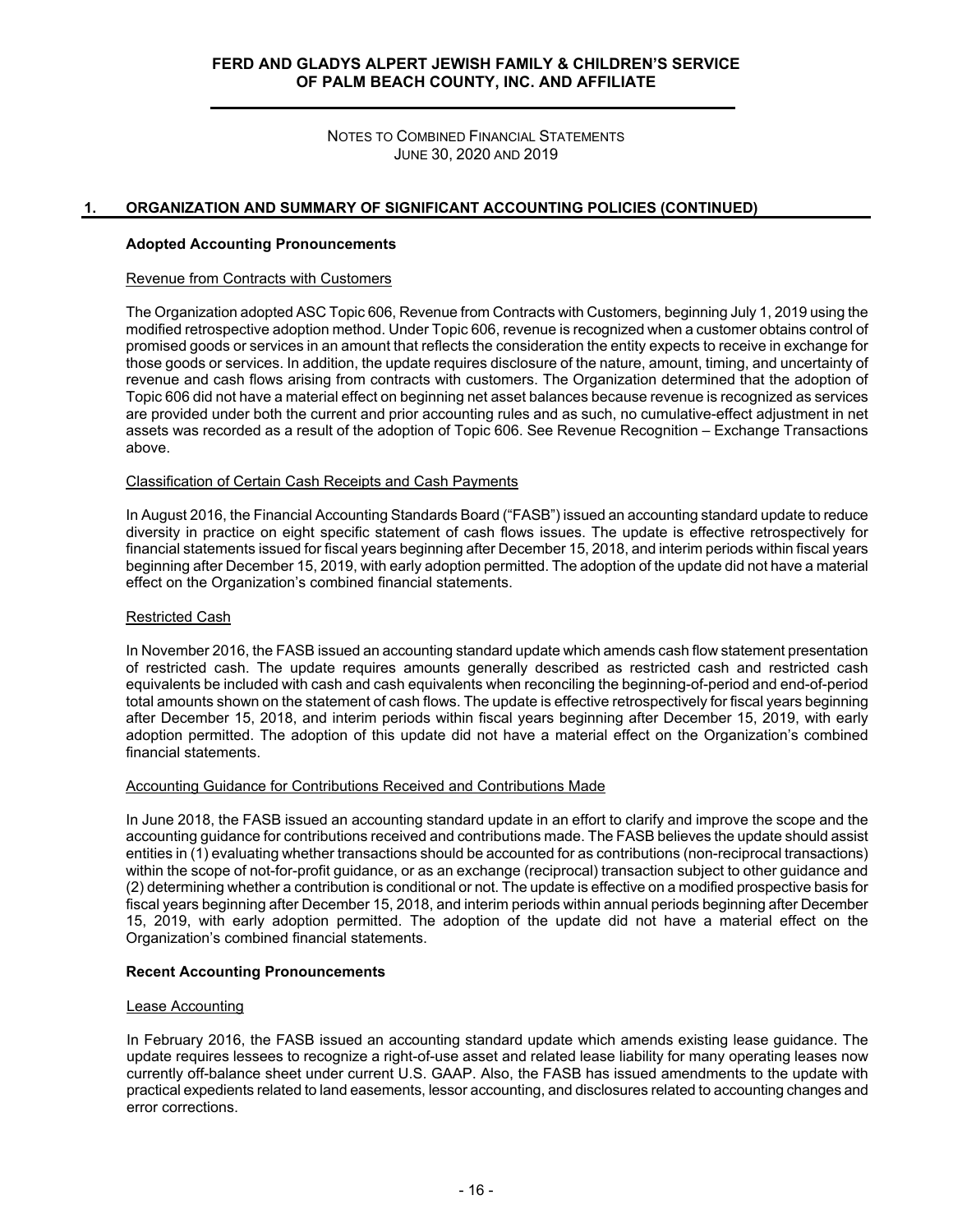NOTES TO COMBINED FINANCIAL STATEMENTS JUNE 30, 2020 AND 2019

## **1. ORGANIZATION AND SUMMARY OF SIGNIFICANT ACCOUNTING POLICIES (CONTINUED)**

#### **Recent Accounting Pronouncements (Continued)**

#### Lease Accounting (Continued)

The Organization is currently evaluating the effect the update will have on its combined financial statements but expects upon adoption that the update will have a material effect on the Organization's combined financial condition due to the recognition of a right-of-use asset and related lease liability. The Organization does not anticipate the update having a material effect on the Organization's combined results of operations or cash flows, though such an effect is possible.

The update originally required transition to the new lease guidance using a modified retrospective approach which would reflect the application of the update as of the beginning of the earliest comparative period presented. A subsequent amendment to the update provides an optional transition method that allows entities to initially apply the new lease guidance with a cumulative-effect adjustment to the opening balance of equity in the period of adoption. If this optional transition method is elected, after the adoption of the new lease guidance, the Organization's presentation of comparative periods in the combined financial statements will continue to be in accordance with current lease accounting. The Organization is evaluating the method of adoption it will elect. The update is effective for fiscal years beginning after December 15, 2021, and for interim periods within fiscal years beginning after December 15, 2022, with early application permitted.

#### Contributed Nonfinancial Assets

In September 2020, the FASB issued an accounting standard update which amends guidance for not-for-profit entities that receive contributed nonfinancial assets. The update requires not-for-profits to present contributed nonfinancial assets as a separate line item in the statement of activities, and to disclose information regarding each type of contributed nonfinancial assets. The update is to be applied on a retrospective basis and is effective for annual reporting periods beginning after June 15, 2021, and for interim reporting periods beginning after June 15, 2022. The Organization is currently evaluating the effect the update will have on its combined financial statements.

#### **Subsequent Events**

The Organization has evaluated subsequent events through December 16, 2020, which is the date the combined financial statements were available to be issued.

## **2. LIQUIDITY MANAGEMENT AND AVAILABILITY OF RESOURCES**

The Organization maintains an informal policy of structuring its financial assets to be available as general expenditures, liabilities and other obligations come due. The Organization holds cash in various interest-bearing bank accounts with well-known financial institutions. Furthermore, the executive committee as well as the board reviews the Combined Statements of Financial Position and Combined Statements of Activities periodically. The Organization has a line of credit available with borrowing capacity of up to \$500,000 which can be used to meet general expenditures within a year (NOTE 6). In addition, the Organization can also draw upon its board-designated funds totaling \$327,200 at the board's discretion and approval.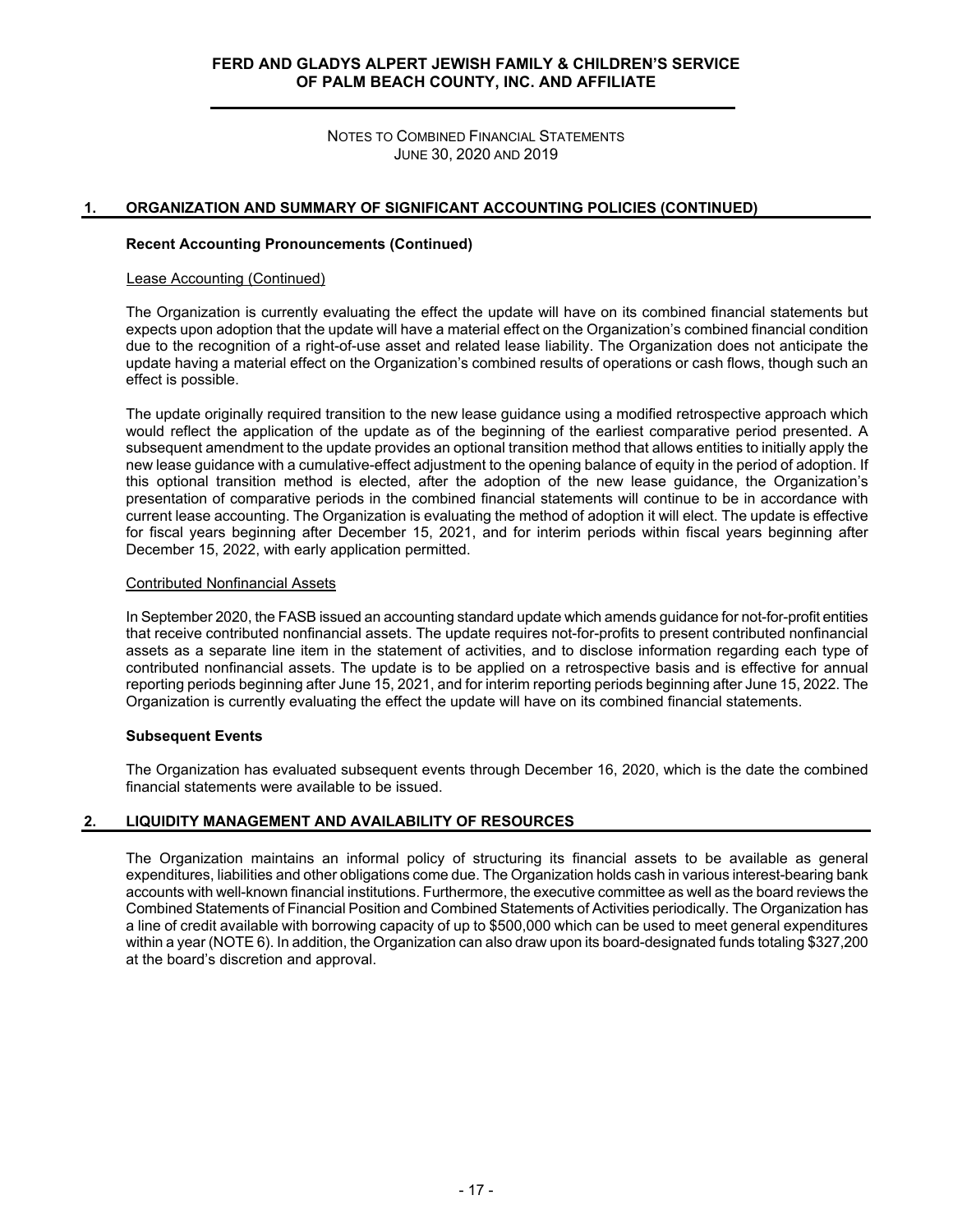NOTES TO COMBINED FINANCIAL STATEMENTS JUNE 30, 2020 AND 2019

# **2. LIQUIDITY MANAGEMENT AND AVAILABILITY OF RESOURCES (CONTINUED)**

The Organization's financial assets available within one year of the Combined Statements of Financial Position date for general expenditures are as follows as of June 30,:

|                                                                           | 2020        | 2019        |
|---------------------------------------------------------------------------|-------------|-------------|
| Cash                                                                      | \$3,800,667 | \$1,202,630 |
| Restricted cash                                                           | 347,800     | 347,800     |
| Accounts receivable:                                                      |             |             |
| Jewish Federation of Palm Beach County, Inc.                              | 377,388     | 486,728     |
| Client charges, net                                                       | 265,159     | 386,058     |
| Grants                                                                    | 22,745      | 1,547,509   |
| United Way of Palm Beach County, Inc.                                     | 53,950      | 58,000      |
| Promises to give, net                                                     | 125,000     | 136,000     |
| Bequests receivable                                                       | 776,086     |             |
| Total current financial assets                                            | 5,768,795   | 4,164,725   |
| Less amounts unavailable for general expenditures within one year due to: |             |             |
| Cash restricted as collateral on mortgage                                 | 347,800     | 347,800     |
| Board designated funds unavailable without board approval                 | 327,200     | 327,200     |
| Total financial assets available for general expenditure within one year  | \$5,093,795 | \$3,489,725 |
|                                                                           |             |             |

#### **3. PROMISES TO GIVE, NET**

Promises to give, net resulting from fundraising campaigns is summarized as follows at June 30,:

|                                                                        |     | 2020                |    | 2019                |
|------------------------------------------------------------------------|-----|---------------------|----|---------------------|
| Gross promises to give<br>Less: Discount on long-term promises to give | \$. | 250.000<br>(10,212) | S. | 397.000<br>(33,059) |
| Promises to give, net                                                  |     | 239,788             | S  | 363,941             |

Promises to give with payment terms in excess of one year have been discounted using a discount rate of 6.00%, which was established at inception of the long term promise to give in April 2016. Promises to give are unsecured and are primarily from related parties and are restricted as to time and purpose.

Gross promises to give as of June 30, 2020 are due as follows:

Years ending June 30,:

|      |    | \$250,000 |
|------|----|-----------|
| 2022 |    | 125,000   |
| 2021 | \$ | 125,000   |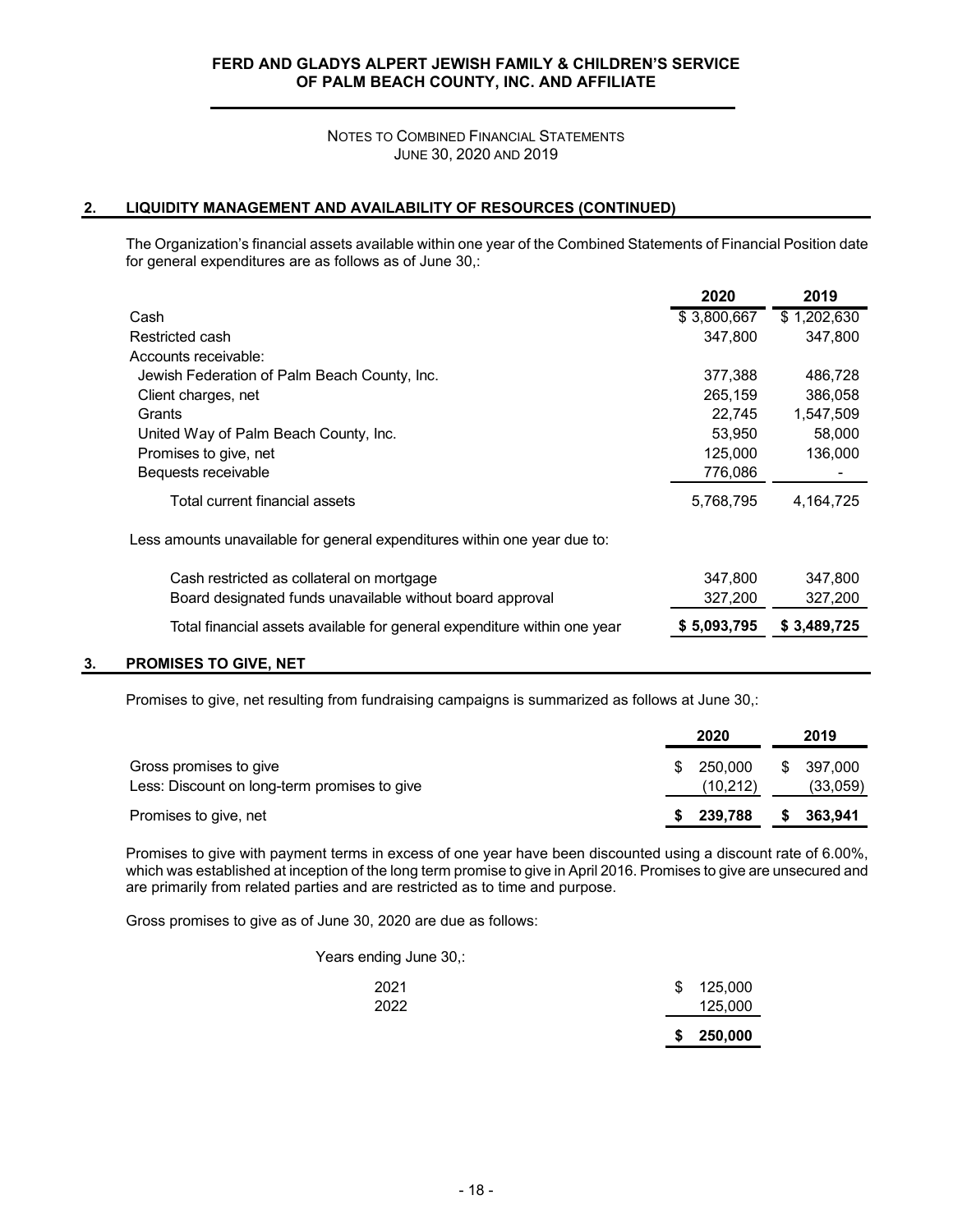## NOTES TO COMBINED FINANCIAL STATEMENTS JUNE 30, 2020 AND 2019

## **4. PROPERTY AND EQUIPMENT, NET**

Property and equipment, net consists of the following at June 30,:

|                                                 | 2020            | 2019          |
|-------------------------------------------------|-----------------|---------------|
| Land                                            | \$<br>670.716   | 670.716<br>\$ |
| Buildings and improvements                      | 4,552,447       | 4,528,337     |
| Equipment                                       | 530,821         | 514.221       |
| <b>Vehicles</b>                                 | 308,782         | 308,782       |
| Donated works of art                            | 158,325         | 158,325       |
|                                                 | 6,221,091       | 6,180,381     |
| Less: Accumulated depreciation and amortization | (3,054,793)     | (2,812,268)   |
| Property and equipment, net                     | 3,166,298<br>\$ | 3,368,113     |

Depreciation and amortization expense was approximately \$248,000 for each of the years ended June 30, 2020 and 2019.

# **5. NOTE PAYABLE**

Note payable consist of the following as of June 30,:

|                                                                                                                                                                                                                                                                                                                                                                                                                                                                                                                                                                                                                                                                                                                                                                                             | 2020                      | 2019        |
|---------------------------------------------------------------------------------------------------------------------------------------------------------------------------------------------------------------------------------------------------------------------------------------------------------------------------------------------------------------------------------------------------------------------------------------------------------------------------------------------------------------------------------------------------------------------------------------------------------------------------------------------------------------------------------------------------------------------------------------------------------------------------------------------|---------------------------|-------------|
| In March 2014, the Organization entered into a $$3,125,000$<br>promissory mortgage note payable with a financial institution.<br>The interest rate for the first seven years of the term shall be<br>fixed at 4.20%. The interest rate for the remaining three years<br>of the term shall be adjusted to a rate of prime plus 0.75%.<br>The interest rate of the loan shall never fall below 4.20%. The<br>note is repayable in consecutive monthly installments of<br>principal and interest based on a twenty-five year amortization.<br>The initial monthly payments for the fixed term of the loan are<br>\$16,951. The loan matures in March 2024, at which time all<br>unpaid principal and interest shall be due. This note is<br>collateralized by the 5841 Corporate Way building. |                           |             |
|                                                                                                                                                                                                                                                                                                                                                                                                                                                                                                                                                                                                                                                                                                                                                                                             | $$2,623,043$ $$2,712,366$ |             |
| Less: current portion of note payable                                                                                                                                                                                                                                                                                                                                                                                                                                                                                                                                                                                                                                                                                                                                                       | (83,606)                  | (89, 309)   |
| Less: deferred loan costs                                                                                                                                                                                                                                                                                                                                                                                                                                                                                                                                                                                                                                                                                                                                                                   | (24, 693)                 | (30,648)    |
| Note payable, net of current portion<br>and deferred loan costs                                                                                                                                                                                                                                                                                                                                                                                                                                                                                                                                                                                                                                                                                                                             | \$2,514,744               | \$2,592,409 |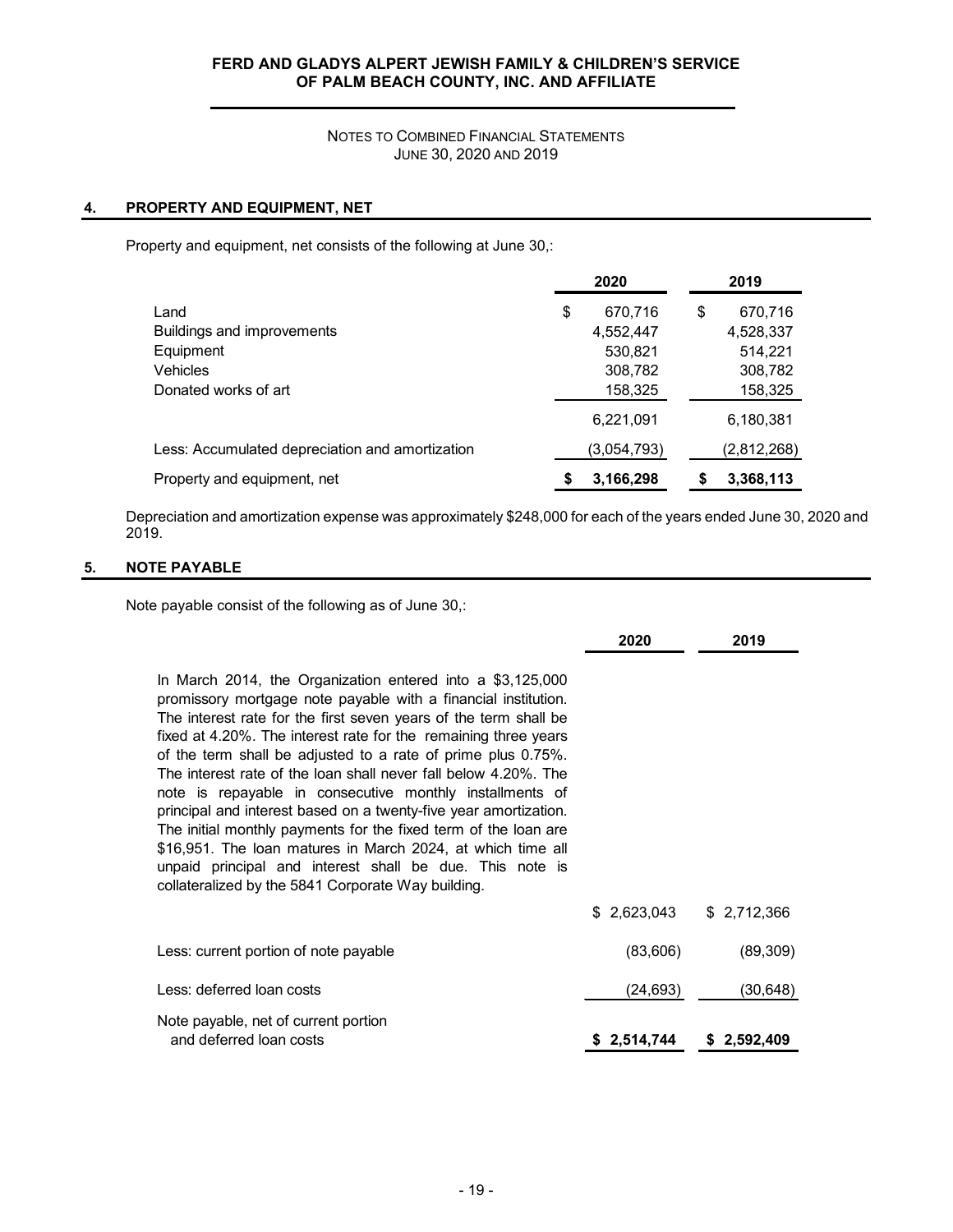## NOTES TO COMBINED FINANCIAL STATEMENTS JUNE 30, 2020 AND 2019

## **5. NOTE PAYABLE (CONTINUED)**

Future maturities of the note payable at June 30, 2020 are as follows:

For the years ending June 30,

|      | 2,623,043    |
|------|--------------|
| 2024 | 2,399,412    |
| 2023 | 71,480       |
| 2022 | 68,545       |
| 2021 | \$<br>83,606 |

Interest charged to expense for the note payable for the years ended June 30, 2020 and 2019 was approximately \$114,000 and \$118,000, respectively.

## **6. LINE OF CREDIT**

During the years ended June 30, 2020 and 2019, the Organization had a line of credit in the amount of \$500,000. In March 2019, the Organization extended the term of the line of credit to expire on May 11, 2020 and adjusted the interest rate to Prime rate plus .50%, or a minimum rate of 6%. The Organization is currently in the process of extending the term of the line of credit with its financial institution. At June 30, 2020 and 2019, the interest rate on the line of credit was 6.00%. At June 30, 2020 and 2019 there was no outstanding balance due on the line of credit. For the years ended June 30, 2020 and 2019 interest expense on the line of credit was approximately \$18,000 and \$7,000, respectively. As of the date of these combined financial statements were available to be issued, there is no balance on the line of credit.

#### **7. EMPLOYEE BENEFIT PLAN**

The Organization sponsors a Tax-Sheltered Annuity Plan (the "Plan") under Section 403(b) of the Code. The Plan allows employee elective deferrals up to a maximum of 100% of compensation, not to exceed the Code elective deferral limits. The Plan was amended to eliminate the employer match provision.

The Plan also provides for employer discretionary contributions, made on behalf of the employee without regard to the amount of the elective deferral. The employer discretionary contribution is determined annually at the sole discretion of the employer. For the years ended June 30, 2020 and 2019, no employer discretionary contributions were made to the Plan.

#### **8. INVESTMENTS**

Investments consist of investments held and administered by the Federation. Investments are carried at NAV. The Investments held at the Federation and valued at NAV have no unfunded commitments at June 30, 2020 and 2019. Additionally, there are no explicit restrictions on the redemptions of such investments.

Investments at NAV consist of the following at June 30,:

|                                                                  | 2020      | 2019      |
|------------------------------------------------------------------|-----------|-----------|
| Investments held at Jewish Federation of Palm Beach County, Inc. | \$129,403 | \$132,258 |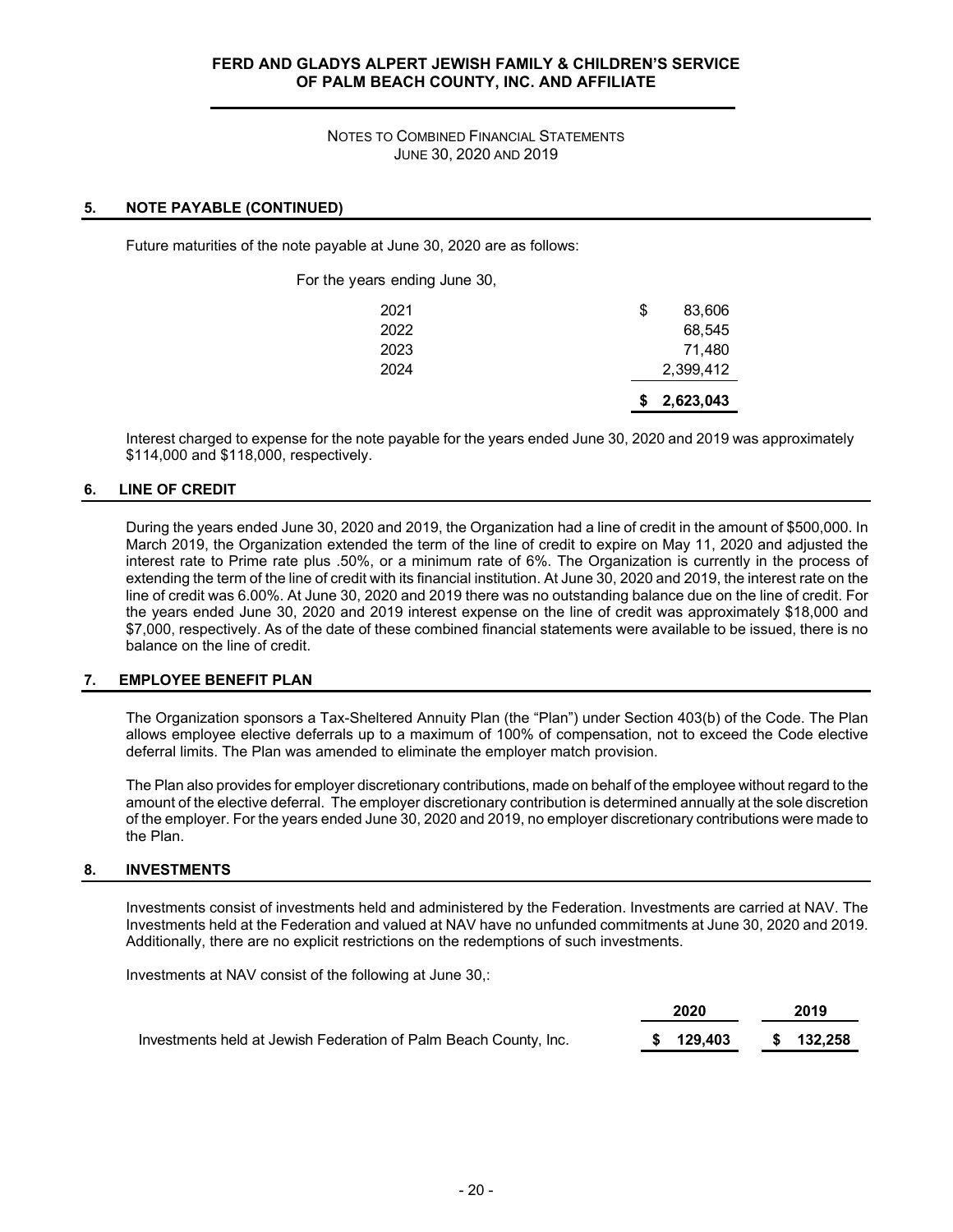## NOTES TO COMBINED FINANCIAL STATEMENTS JUNE 30, 2020 AND 2019

## **8. INVESTMENTS (CONTINUED)**

The following schedule summarizes the investment income, net for the years ended June 30,:

|                               | 2020        |    |       |
|-------------------------------|-------------|----|-------|
| Interest income               | \$<br>2.614 | \$ | 2,868 |
| Net realized gains            | 613         |    | 462   |
| Net unrealized (losses) gains | (1,698)     |    | 1,768 |
| Fees                          | (372)       |    | (370) |
|                               | 1,157       |    | 4,728 |

## **9. TRANSACTIONS WITH THE JEWISH FEDERATION OF PALM BEACH COUNTY, INC.**

For the years ended June 30, 2020 and 2019, the Organization recorded allocation revenue from the Federation of approximately \$412,000 and \$515,000, respectively, as reflected within the Combined Statements of Activities within "Contributions from Federation."

To assist with the payment of the mortgage loan for the building owned by the Organization at 5841 Corporate Way, the Federation makes a conditional payment to the Organization in the amount of \$195,000 per year, as reflected in the Combined Statements of Activities within "Contributions from Federation." Payments began May 2008 and will continue for the shorter of 15 years or the duration of the mortgage.

Additionally, during the years ended June 30, 2020 and 2019, the Organization received approximately \$311,000 and \$178,000, respectively, in revenue from the Federation's senior service subsidy program. The senior service subsidy monies are contingent upon need and are used to subsidize patient service fees; as such, senior service subsidy revenue is reflected in the Combined Statements of Activities as "Patient service revenue, net" when earned.

During the years ended June 30, 2020 and 2019, the total amount of allocated funds and senior subsidy program support received from the Federation totaled approximately \$918,000 and \$888,000, respectively.

The Federation has endowment funds that distribute income to the Organization annually and will continue in perpetuity provided the Organization provides services consistent with the funds' designated purposes. These funds are assets of the Federation, and as such, are not included in the accompanying combined financial statements. As of June 30, 2020 and 2019, these balances were approximately \$3,633,000 and \$3,725,000, respectively. Income from the endowment funds was approximately \$87,000 and \$157,000 for the years ended June 30, 2020 and 2019, respectively.

Total receivables due from the Federation at June 30, 2020 and 2019 amounted to approximately \$377,000 and \$487,000, respectively. These receivables are due in less than one year. Revenue from the Federation, excluding donor directed contributions, represents approximately 5% and 6% of total public support and revenues for the years ended June 30, 2020 and 2019, respectively.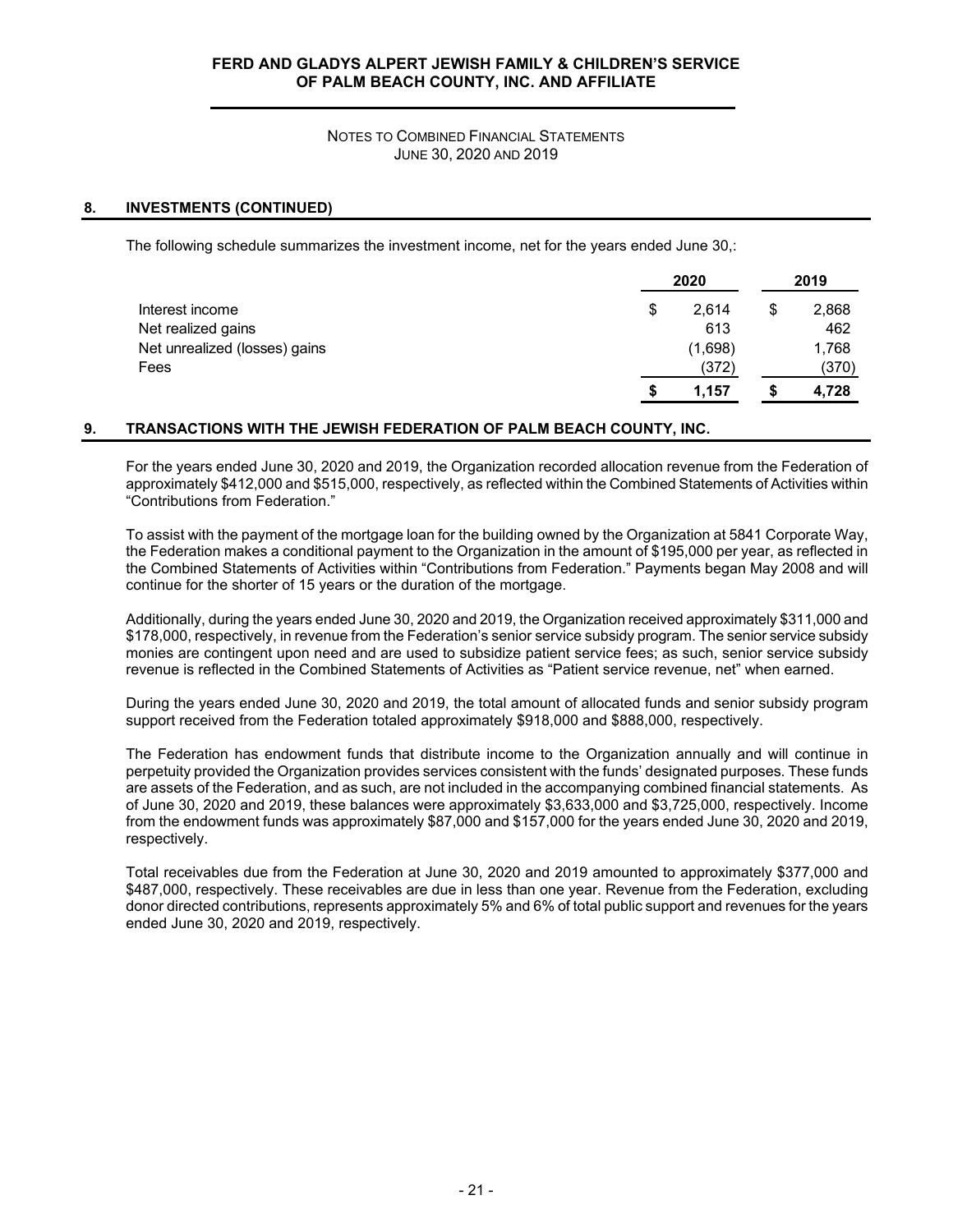NOTES TO COMBINED FINANCIAL STATEMENTS JUNE 30, 2020 AND 2019

#### **10. OPERATING LEASES**

#### **Leases – Lessee**

On May 1, 2006, the Organization entered into a sixty-four-month lease for office space. Monthly rent ranged from \$12,218 to \$18,695 over the term of the lease. Simultaneous with the execution of the lease agreement, JFCS entered into an agreement with the Federation, whereby the Federation agreed to provide an allocation equal to the gross leasing expense, including specified annual increases. However, in April 2008, 5841 purchased the building referred to above, in which the Organization leased its office space. On April 11, 2008, JFCS entered into an openended lease for office space beginning May 1, 2008 with 5841. Rent of \$25,000 is payable monthly.

For each of the years ended June 30, 2020 and 2019, 5841 recorded rental income of \$300,000 and JFCS recorded rent expense of \$300,000. The rent revenue in 5841 and rent expense in JFCS is eliminated in the combined financial statements.

In connection with the changes in the leasing arrangements referred to above, JFCS entered into a revised agreement with the Federation, whereby the Federation agreed to provide an annual allocation of \$195,000 for occupancy expenses for the shorter of fifteen years or the duration of the mortgage on the building (NOTE 9). Due to this contingency in the agreement, the Organization records the allocation for occupancy expense as time lapses and costs are incurred rather than at inception.

JRFS leases apartments on a month to month basis occupied by residents in the Organization's apartment program. Concurrent with the assumption of the lease, JRFS entered into an agreement with the residents for the rent amount charged by the landlord.

The Organization leases office space in Lake Worth, Florida from a third party through a non-cancelable operating lease agreement expiring on September 17, 2020. The monthly lease payments are made by two donors of the Organization. Additionally, the Organization leased office space in Palm Beach Gardens, Florida from a third party through a non-cancelable operating lease agreement which expires on December 31, 2020.

Approximate future minimum lease payments under non-cancelable operating leases is \$30,000 as of June 30, 2020.

Rent expense for the years ended June 30, 2020 and 2019, pursuant to the above agreements was approximately \$357,000 and \$373,000, respectively.

#### **Leases – Lessor**

The Organization leases office space in the building to two third-party tenants on a month to month basis. Rental income from these leases was approximately \$40,000 and \$20,000 for the years ended June 30, 2020 and 2019, respectively.

The Organization entered into a lease agreement to lease office space in the building to a third-party tenant in February 2019. The lease term commenced on March 1, 2019 and was projected to end on November 30, 2024. Rent was payable to the Organization monthly in the amount of \$3,470 plus applicable state sales tax and shall be increased by 3% annually on each of anniversary of the lease agreement. Base rent and operating expenses shall be abated for the first five months. During the year ended June 30, 2020, the lease agreement was terminated by the third party. As a result, the security deposit, first month's rent and last month's rent of approximately \$19,000 was retained by the Organization as agreed upon in the termination agreement.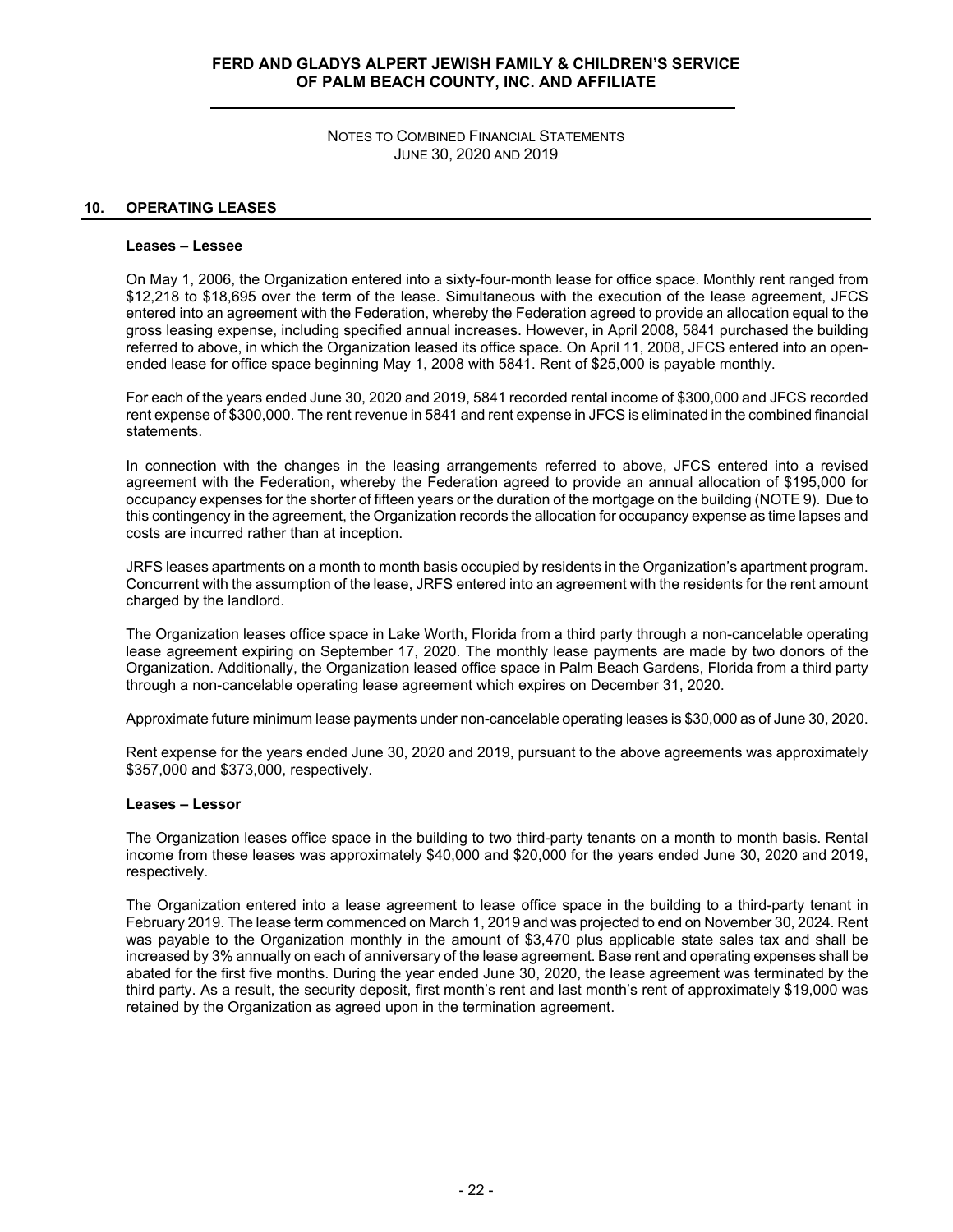NOTES TO COMBINED FINANCIAL STATEMENTS JUNE 30, 2020 AND 2019

## **11. NET ASSETS WITH DONOR RESTRICTIONS**

Net assets with donor restrictions are restricted for time and purpose. The time restrictions will be met in future periods and the purpose restrictions will be met when the net assets are used for the specific purpose.

A portion of the total revenue of the Organization is received from the Federation. The Organization records the allocation for the next fiscal year as support with donor restrictions when notification from the Federation is received. The anticipated allocation in each of the years ended June 30, 2020 and 2019 is \$411,696 and \$514,620, respectively, and is recorded as support with donor restrictions on the Combined Statements of Activities within "Contributions from Federation". The Organization transfers this support to net assets without donor restrictions through net assets released from restrictions as the restriction is met.

Net assets with donor restrictions are as follows at June 30,:

|                                                  |   | 2020    |   | 2019      |  |
|--------------------------------------------------|---|---------|---|-----------|--|
| Appreciation on donor-restricted endowment funds | S | 9.403   | S | 12.258    |  |
| Donor-restricted endowment funds                 |   | 120,000 |   | 120,000   |  |
| Promises to give, net                            |   | 239,788 |   | 363.941   |  |
| Allocation from Federation                       |   | 411.696 |   | 514,620   |  |
| Allocation from United Way of Palm Beach, Inc.   |   | 53,950  |   | 58,000    |  |
|                                                  |   | 834,837 |   | 1,068,819 |  |

The promises to give, net are restricted for the following purposes at June 30,:

|                                              | 2020 |           |    | 2019              |
|----------------------------------------------|------|-----------|----|-------------------|
| <b>Residential Activity Center</b><br>Other  | S    | 250,000   | \$ | 375,000<br>22,000 |
|                                              |      | 250,000   |    | 397,000           |
| Less: Discount on long-term promises to give |      | (10, 212) |    | (33,059)          |
|                                              | S    | 239,788   | S  | 363,941           |

## **12. POOLED MEDICAID TRUST**

On January 3, 2003, the Organization established The Declaration of Pooled Medicaid Trust of Ferd and Gladys Alpert Jewish Family & Children's Services of Palm Beach County, Inc. (the "Trust"). The Trust assists the disabled by making financial resources available for care while assisting in qualifying the individual for Medicaid. The value of the assets was \$7,254,000 and \$7,599,000 as of June 30, 2020 and 2019, respectively. The funds in the Trust are the assets of the Trust for the primary benefit of the participants and as such, are not reflected in the accompanying combined financial statements. The Organization charges 1.75% per annum for the administration of the Trust. Revenues generated from the fee are split with the attorney that assists the Organization in administrating the Trust. Revenue recorded in the Combined Statements of Activities for the years ended June 30, 2020 and 2019 totaled approximately \$98,000 and \$99,000, respectively, and is reflected within the caption "Other."

Upon death, the participants in the Trust have the option to leave any remainder interest in the Trust to the beneficiaries of the Trust or have the residual interest distributed to the surviving descendants after all Medicaid liens have been satisfied.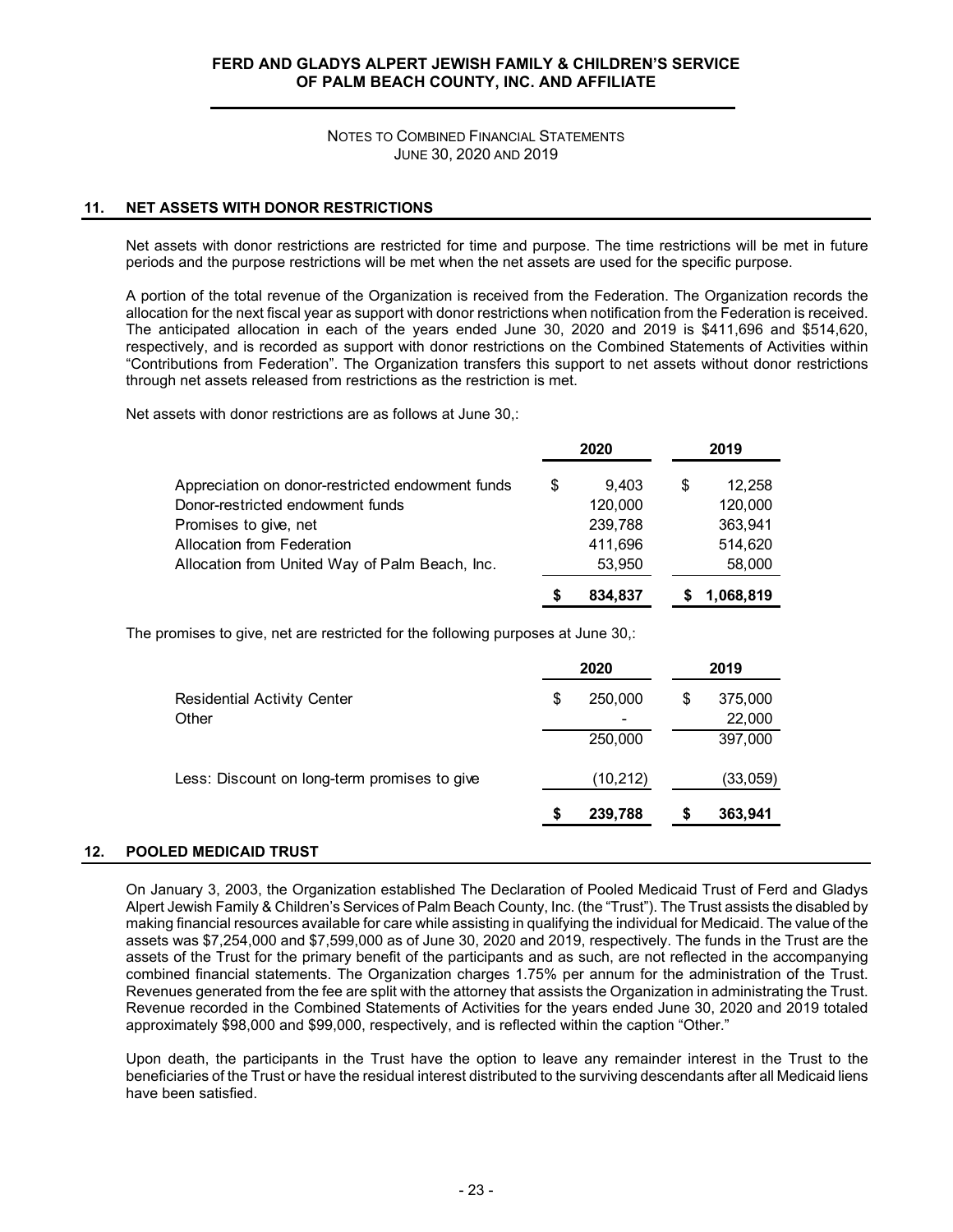NOTES TO COMBINED FINANCIAL STATEMENTS JUNE 30, 2020 AND 2019

## **13. ENDOWMENTS**

The Organization's endowments consist of two individual endowments established for a variety of purposes. Its endowments are comprised of donor-restricted endowment funds. As required by U.S. GAAP, net assets associated with endowment funds, including funds designated by the board of directors to function as endowments, are classified and reported based on the existence or absence of donor-imposed restrictions.

The State of Florida adopted the Florida Uniform Prudent Management of Institutional Funds Act ("FUPMIFA"). The Organization has interpreted the FUPMIFA as requiring the preservation of the fair value of the original gift as of the gift date of the donor-restricted endowment funds absent explicit donor stipulations to the contrary. As a result of this interpretation, the Organization classifies as net assets with donor restrictions: (a) the original value of gifts donated to the permanent endowment, (b) the original value of subsequent gifts to the permanent endowment and (c) changes to the permanent endowment made in accordance with the direction of the applicable donor gift instrument.

Also included in net assets with donor restrictions is accumulated appreciation on donor restricted endowment funds until those amounts are appropriated for expenditure in a manner consistent with the standard of prudence prescribed by the FUPMIFA, and deficiencies associated with funds where the value of the fund has fallen below the original value of the gift.

The Organization considers the following factors in making a determination to appropriate or accumulate donorrestricted endowment funds:

- (1) The duration and preservation of the fund
- (2) The purposes of the Organization and the donor-restricted endowment fund
- (3) General economic conditions
- (4) The possible effect of inflation and deflation
- (5) The expected total return from income and the appreciation of investments
- (6) Other resources of the Organization
- (7) The investment policy of the Organization

For the years ended June 30, 2020 and 2019, the Organization has elected not to add appreciation for cost of living or other spending policies to its donor restricted endowment for inflation and other economic conditions.

#### **Summary of Endowment Net Assets at June 30, 2020:**

|                                                                                                             | <b>Without Donor</b><br><b>Restrictions</b> |  | <b>With Donor</b><br><b>Restrictions</b> |    | Total   |
|-------------------------------------------------------------------------------------------------------------|---------------------------------------------|--|------------------------------------------|----|---------|
| Donor-restricted endowment funds:                                                                           |                                             |  |                                          |    |         |
| Original donor-restricted gift<br>amount and amounts required to<br>be maintained in perpetuity by<br>donor | \$                                          |  | \$<br>120,000                            | \$ | 120,000 |
| Accumulated investment gains                                                                                |                                             |  | 9,403                                    |    | 9,403   |
| Total endowment funds                                                                                       | S                                           |  | 129,403                                  | S  | 129,403 |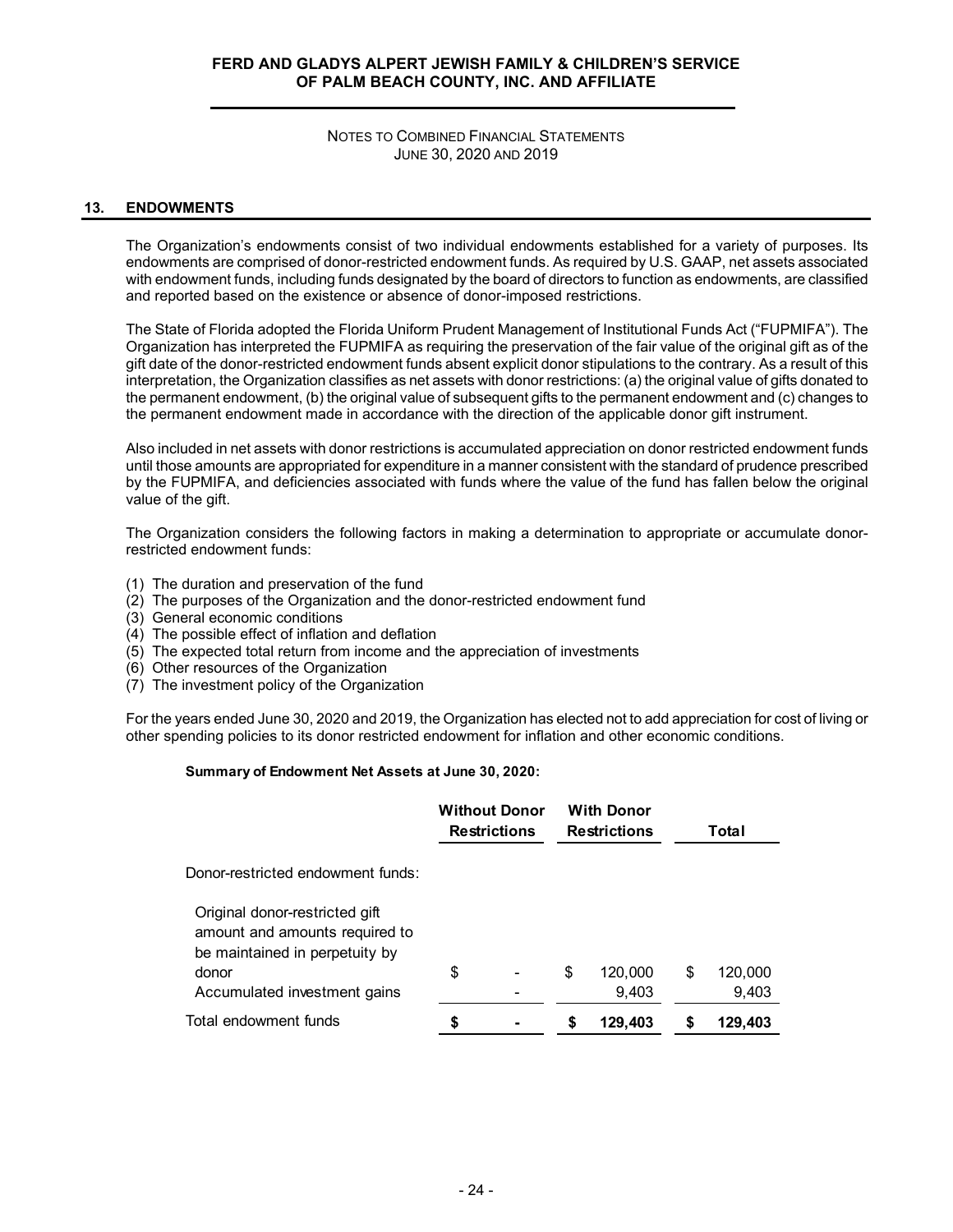## NOTES TO COMBINED FINANCIAL STATEMENTS JUNE 30, 2020 AND 2019

## **13. ENDOWMENTS (CONTINUED)**

#### **Summary of Endowment Net Assets at June 30, 2019:**

|                                                                                                    | <b>Without Donor</b><br><b>Restrictions</b> |  |    | <b>With Donor</b><br><b>Restrictions</b> | Total |         |  |  |
|----------------------------------------------------------------------------------------------------|---------------------------------------------|--|----|------------------------------------------|-------|---------|--|--|
| Donor-restricted endowment funds:                                                                  |                                             |  |    |                                          |       |         |  |  |
| Original donor-restricted gift<br>amount and amounts required to<br>be maintained in perpetuity by |                                             |  |    |                                          |       |         |  |  |
| donor                                                                                              | \$                                          |  | \$ | 120.000                                  | \$    | 120,000 |  |  |
| Accumulated investment gains                                                                       |                                             |  |    | 12,258                                   |       | 12,258  |  |  |
| Total endowment funds                                                                              |                                             |  | S  | 132,258                                  |       | 132.258 |  |  |

**Changes in endowment net assets for the year ended June 30, 2020:**

|                                                                                         |    | <b>Without Donor</b><br><b>Restrictions</b> |   | <b>With Donor</b><br><b>Restrictions</b> | Total |                  |  |
|-----------------------------------------------------------------------------------------|----|---------------------------------------------|---|------------------------------------------|-------|------------------|--|
| Net assets, June 30, 2019                                                               | \$ |                                             | S | 132.258                                  | S     | 132.258          |  |
| Released from restriction and<br>appropriated for expenditure<br>Investment income, net |    |                                             |   | (4,012)<br>1,157                         |       | (4,012)<br>1,157 |  |
| Net assets, June 30, 2020                                                               | S  |                                             | S | 129.403                                  |       | 129,403          |  |

**Changes in endowment net assets for the year ended June 30, 2019:**

|                                                                                         | <b>Without Donor</b><br><b>Restrictions</b> |   | <b>With Donor</b><br><b>Restrictions</b> | Total |                  |  |
|-----------------------------------------------------------------------------------------|---------------------------------------------|---|------------------------------------------|-------|------------------|--|
| Net assets, June 30, 2018                                                               | \$                                          | S | 131.510                                  | S     | 131,510          |  |
| Released from restriction and<br>appropriated for expenditure<br>Investment income, net |                                             |   | (3,980)<br>4,728                         |       | (3,980)<br>4,728 |  |
| Net assets, June 30, 2019                                                               | \$                                          | S | 132.258                                  | S     | 132,258          |  |

#### **Funds with Deficiencies**

From time to time, the fair value of assets associated with individual donor restricted endowment funds may fall below the level that the donor or FUPMIFA requires the Organization to retain as a fund of perpetual duration. There were no such deficiencies as of June 30, 2020 and 2019.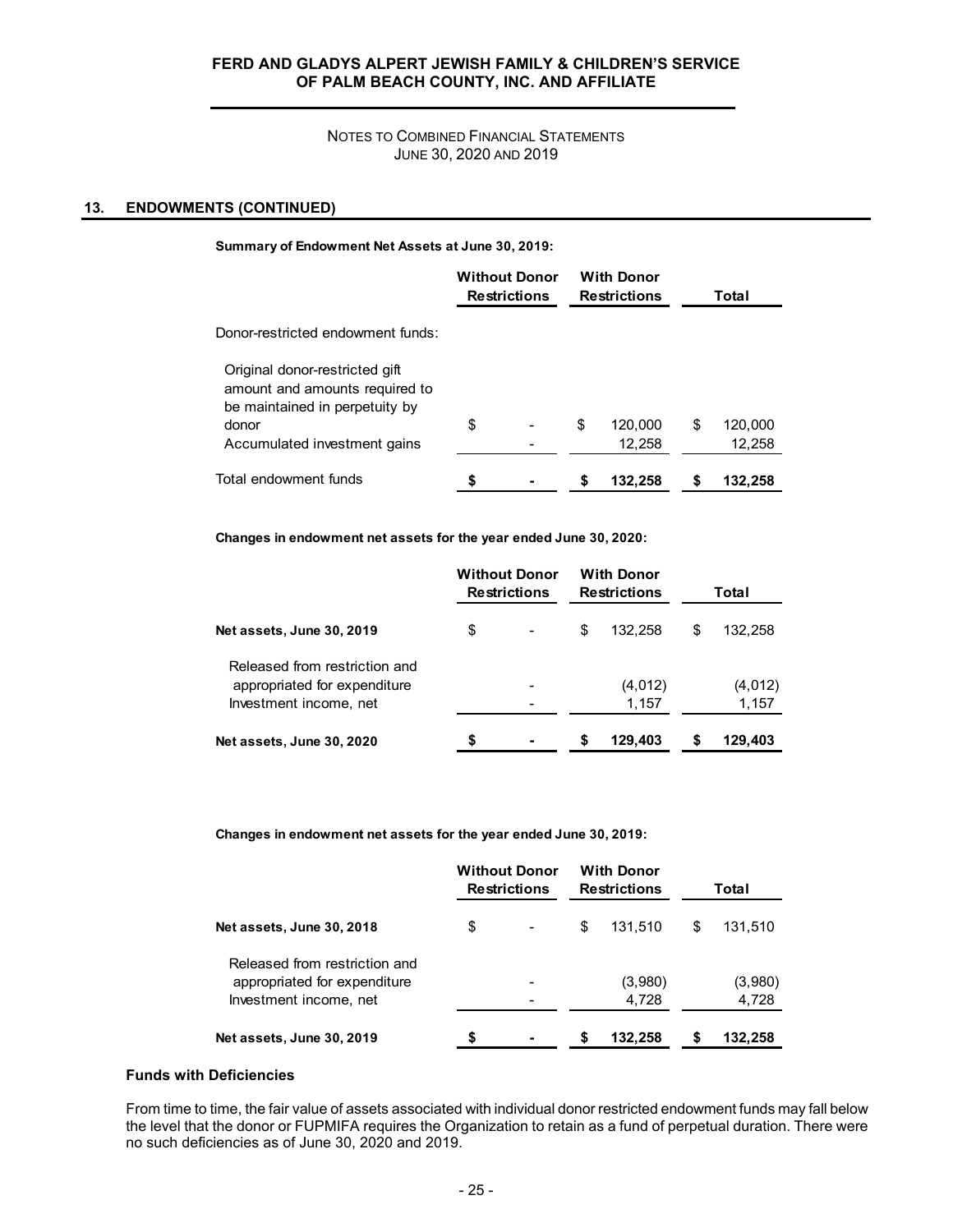NOTES TO COMBINED FINANCIAL STATEMENTS JUNE 30, 2020 AND 2019

## **13. ENDOWMENTS (CONTINUED)**

#### **Return Objectives and Risk Parameters**

The Organization has adopted investment and spending policies for endowment assets that attempt to provide a predictable stream of funding to programs supported by its endowment while seeking to maintain the purchasing power of the endowment assets. Endowment assets consist of assets of donor-restricted funds that the Organization must hold in perpetuity or for a donor-specified period(s). The Organization expects its endowment funds, over time, to provide a rate of return in excess of the original donor restricted principal. Actual returns in any given year may vary.

#### **Strategies Employed for Achieving Objectives**

To satisfy long-term rate-of-return objectives, the Organization's assets are invested in the Federations' pooled general account. The pooled general account investment strategy is to place emphasis on broad diversification to reduce portfolio volatility and maximize investment returns at appropriate levels of risk over time.

#### **Spending Policy and How the Investment Objectives Relate to Spending Policy**

The Organization has a policy of appropriating distributions based on written agreements with the donors. The spending policy calculates the amount of money annually distributed from the Organization's endowment funds. The spending policy allows for the Organization to distribute an annual amount, of either 3% or 4%, of the respective fair value of the two endowment funds measured on a rolling average each January 1. Distributions during the years ended June 30, 2020 and 2019 totaled \$4,012 and \$3,980, respectively.

This policy is consistent with the Organization's objective to maintain the purchasing power of endowment assets and to provide additional real growth through investment return.

## **14. COMMITMENTS AND CONTINGENCIES**

#### **Litigation**

The Organization is exposed to various asserted and unasserted potential claims encountered in the normal course of business. In the opinion of management, the resolution of these matters will not have an effect on the Organization's combined financial position or the combined results of activities.

#### **Separation Agreement**

During the year ended June 30, 2018, the Organization and the former Chief Executive Officer entered into a separation agreement. At June 30, 2019 the liability related to this agreement was approximately \$49,000 which is reflected within the caption "Accounts payable and accrued expenses" in the Combined Statements of Financial Position. There was no liability related to this agreement at June 30, 2020.

#### **Grants**

Certain programs in which the Organization participates are subject to periodic audits by the granting agencies. Such audits may subject grant programs to compliance tests that may result in disallowed costs. In the opinion of management, future disallowances of grant expenditures, if any, would not have a material adverse effect on the consolidated financial condition of the Organization.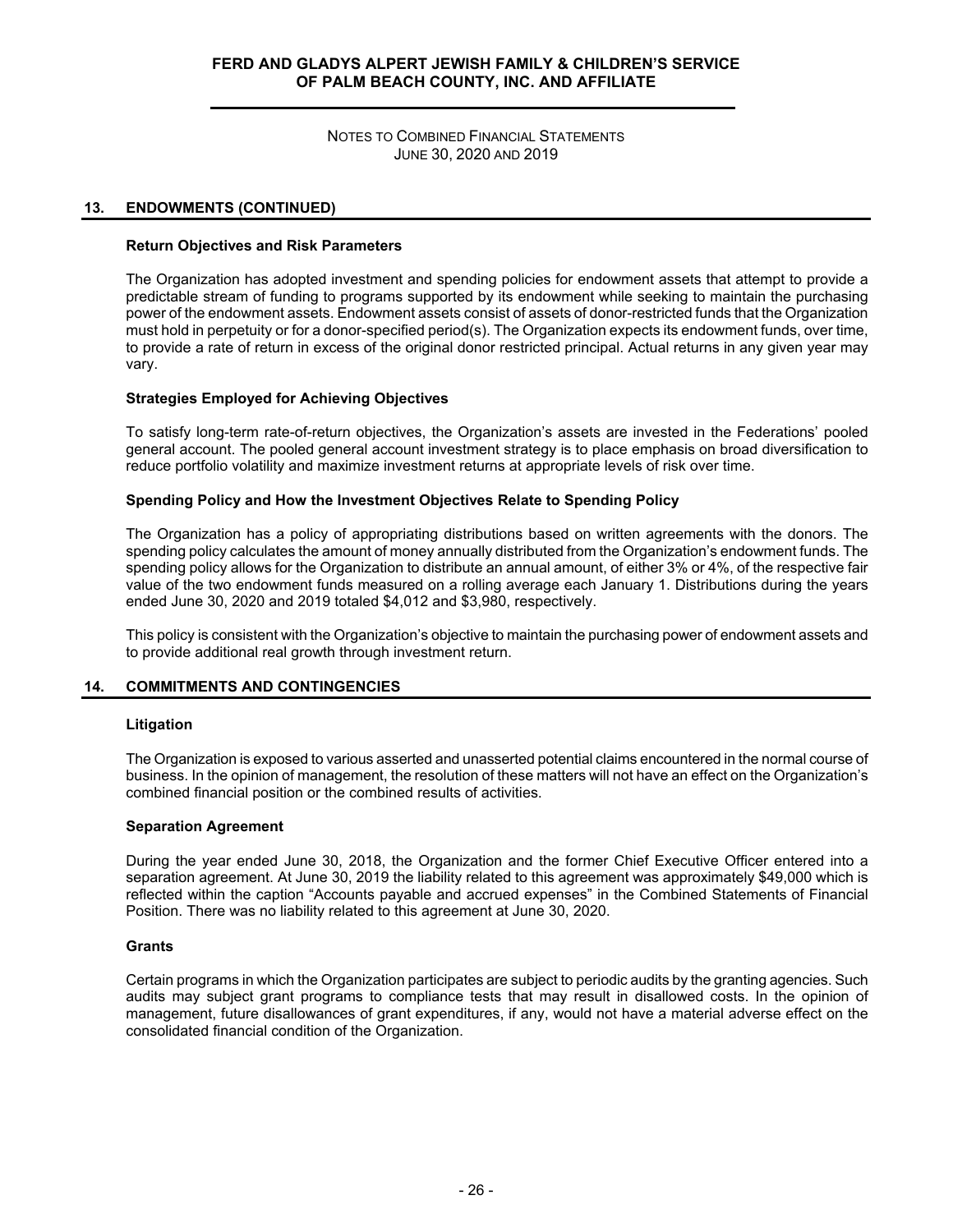NOTES TO COMBINED FINANCIAL STATEMENTS JUNE 30, 2020 AND 2019

## **15. PAYCHECK PROTECTION PROGRAM REFUNDABLE ADVANCES**

On April 10, 2020, the Organization received two loans, the first in the amount of approximately \$909,000, and the second in the amount of \$330,000, under the Paycheck Protection Program ("PPP") authorized in the amounts of by the Coronavirus Aid, Relief, and Economic Security Act that was signed into law on March 27, 2020. The Organization received the first loan for JFCS and the second for JRFS. The loans have the same terms. The loans begin accruing interest at a rate of 1.00% on the effective date. Principal payments are due in equal monthly installments commencing November 10, 2020. The loans mature on April 10, 2022, at which time all unpaid principal and accrued interest is due. Under the PPP, loan funds are eligible for forgiveness to the extent that they are used to cover certain payroll, rent, and utility costs and if the Organization retains employees during a specified period. Management estimates that a significant portion of both loan funds will be eligible for forgiveness. As of June 30, 2020, the total amount outstanding on the PPP loans was approximately \$1,239,000 and is reflected within the caption "Paycheck Protection Program refundable advances" on the Combined Statements of Financial Position.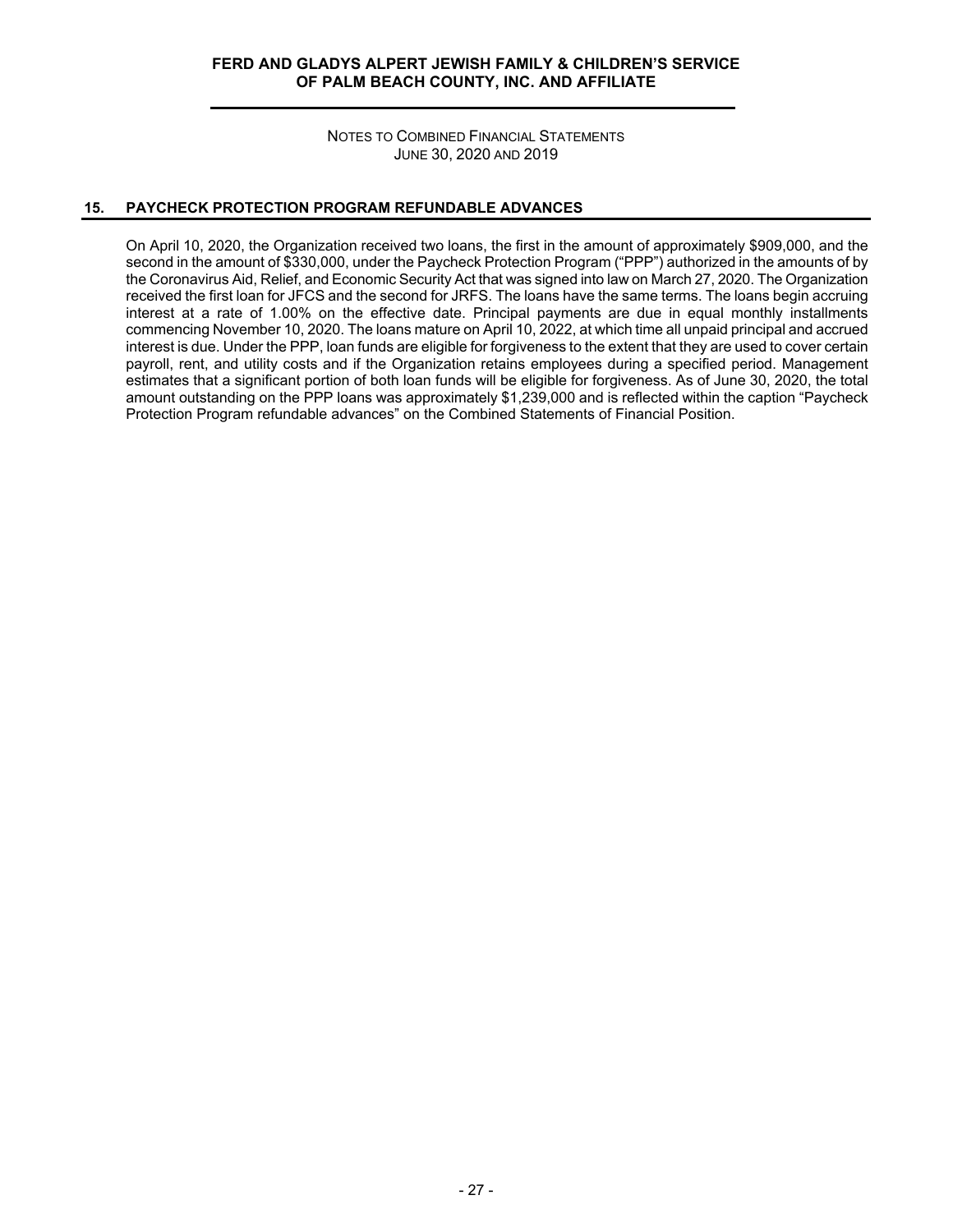# SUPPLEMENTAL SCHEDULES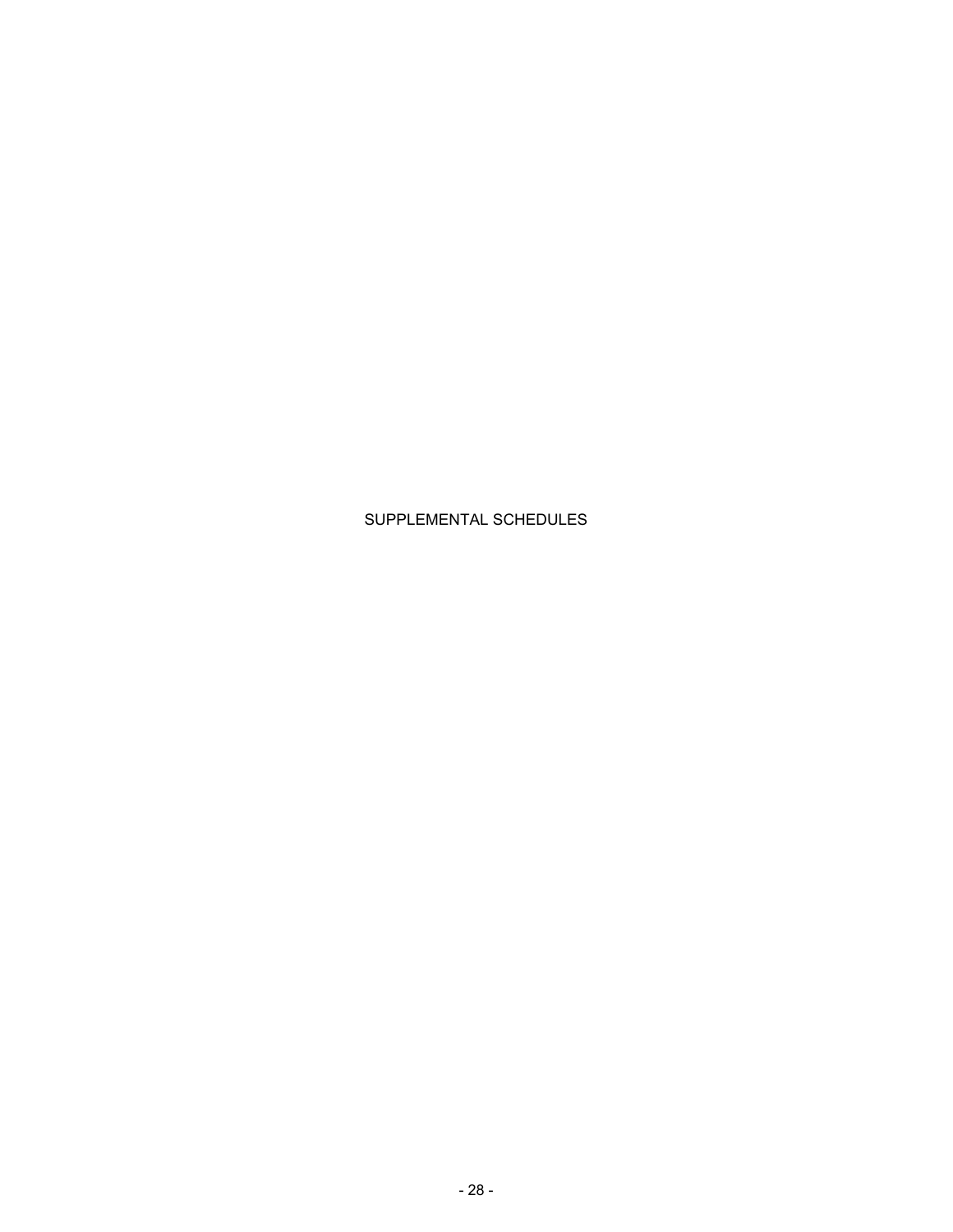# COMBINING STATEMENT OF FINANCIAL POSITION JUNE 30, 2020

| <b>ASSETS</b>                                  | <b>JFCS</b> | 5841        | <b>JRFS</b> | <b>Eliminations</b> | Total       |
|------------------------------------------------|-------------|-------------|-------------|---------------------|-------------|
| <b>CURRENT ASSETS:</b>                         |             |             |             |                     |             |
| Cash (including \$327,200 of board             |             |             |             |                     |             |
| designated cash)                               | \$3,453,806 | \$<br>527   | \$346,334   | \$                  | \$3,800,667 |
| Restricted cash                                |             |             | 347,800     |                     | 347,800     |
| Due from affiliate                             |             |             | 748,328     | (748, 328)          |             |
| Accounts receivable:                           |             |             |             |                     |             |
| Jewish Federation of Palm Beach County, Inc.   | 377,388     |             |             |                     | 377,388     |
| Client charges, net                            | 212,430     |             | 52,729      |                     | 265,159     |
| Grants                                         | 22,745      |             |             |                     | 22,745      |
| United Way of Palm Beach County, Inc.          | 53,950      |             |             |                     | 53,950      |
| Promises to give, net                          |             |             | 125,000     |                     | 125,000     |
| Bequests receivable                            | 776,086     |             |             |                     | 776,086     |
| Prepaid expenses and other assets              | 58,798      | 23,589      | 32,484      |                     | 114,871     |
| TOTAL CURRENT ASSETS                           | 4,955,203   | 24,116      | 1,652,675   | (748, 328)          | 5,883,666   |
| PROMISES TO GIVE, NET OF DISCOUNT AND          |             |             |             |                     |             |
| <b>CURRENT PORTION</b>                         |             |             | 114,788     |                     | 114,788     |
| <b>INVESTMENTS</b>                             | 129,403     |             |             |                     | 129,403     |
| PROPERTY AND EQUIPMENT, NET                    | 499,835     | 2,372,968   | 293,495     |                     | 3,166,298   |
| TOTAL ASSETS                                   | \$5,584,441 | \$2,397,084 | \$2,060,958 | \$ (748,328)        | \$9,294,155 |
| <b>LIABILITIES AND NET ASSETS</b>              |             |             |             |                     |             |
| <b>CURRENT LIABILITIES:</b>                    |             |             |             |                     |             |
| Accounts payable and accrued expenses          | \$2,884,987 | 2,523<br>\$ | \$123,486   | \$                  | \$3,010,996 |
| Deferred revenue                               | 177,288     | 2,000       | 153,904     |                     | 333,192     |
| Paycheck Protection Program refundable advance | 909,299     |             | 329,660     |                     | 1,238,959   |
| Note payable, current portion                  |             | 83,606      |             |                     | 83,606      |
| Due to affiliate                               | 61,228      | 687,100     |             | (748, 328)          |             |
| TOTAL CURRENT LIABILITIES                      | 4,032,802   | 775,229     | 607,050     | (748, 328)          | 4,666,753   |
| NOTE PAYABLE, NET OF CURRENT PORTION           |             | 2,514,744   |             |                     | 2,514,744   |
| <b>TOTAL LIABILITIES</b>                       | 4,032,802   | 3,289,973   | 607,050     | (748, 328)          | 7,181,497   |
| <b>NET ASSETS:</b>                             |             |             |             |                     |             |
| Without donor restrictions                     |             |             |             |                     |             |
| Undesignated                                   | 956,590     | (892, 889)  | 539,120     |                     | 602,821     |
| Board-designated                               |             |             | 675,000     |                     | 675,000     |
| Total net assets without donor restrictions    | 956,590     | (892, 889)  | 1,214,120   |                     | 1,277,821   |
| With donor restrictions                        | 595,049     |             | 239,788     |                     | 834,837     |
| TOTAL NET ASSETS                               | 1,551,639   | (892, 889)  | 1,453,908   |                     | 2,112,658   |
| TOTAL LIABILITIES AND NET ASSETS               | \$5,584,441 | \$2,397,084 | \$2,060,958 | $$$ (748,328)       | \$9,294,155 |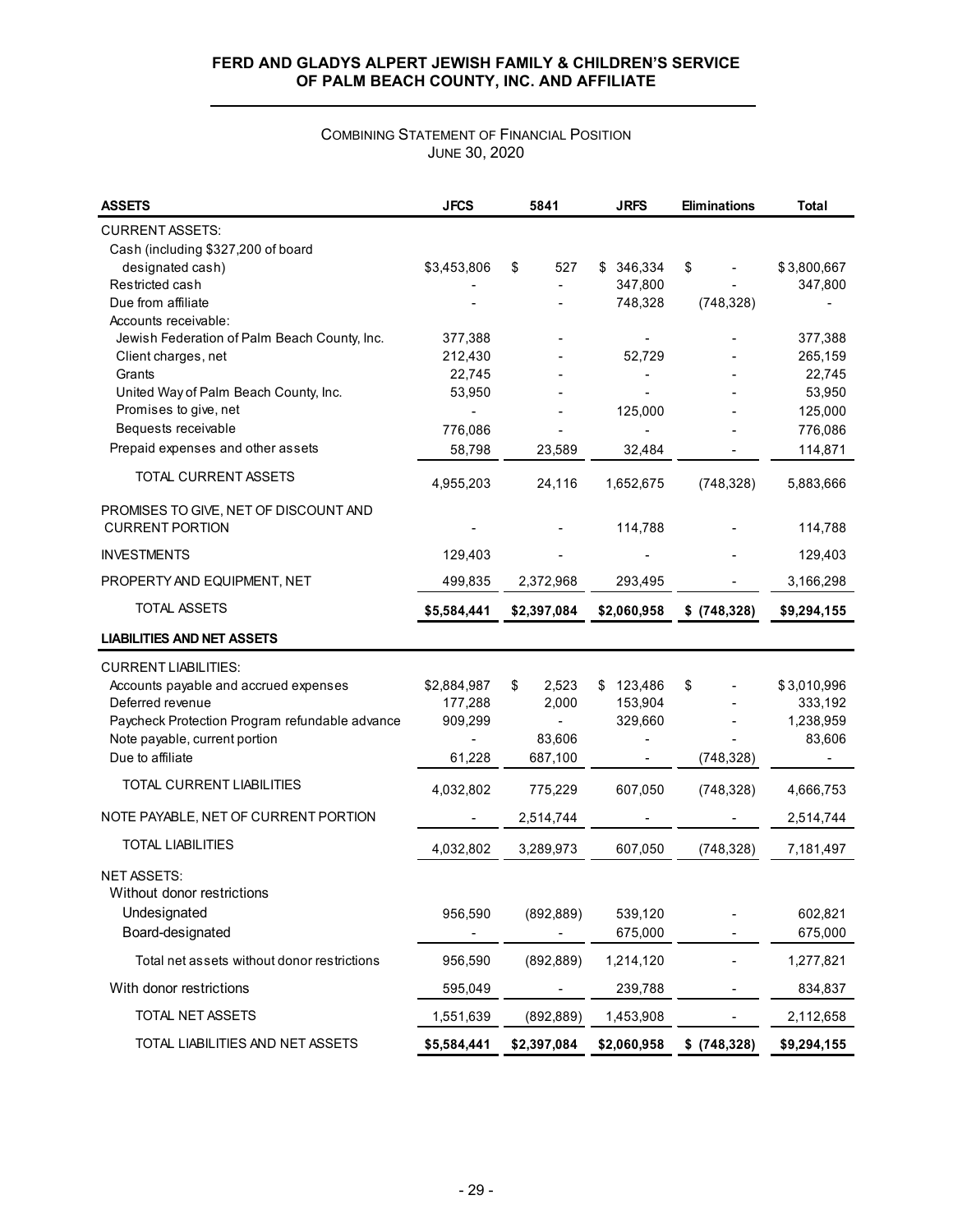# COMBINING STATEMENT OF FINANCIAL POSITION JUNE 30, 2019

| <b>ASSETS</b>                                              | <b>JFCS</b>   | 5841         | <b>JRFS</b>    | <b>Eliminations</b> | Total       |
|------------------------------------------------------------|---------------|--------------|----------------|---------------------|-------------|
| <b>CURRENT ASSETS:</b>                                     |               |              |                |                     |             |
| Cash (including \$327,200 of board                         |               |              |                |                     |             |
| designated cash)                                           | 857,338<br>\$ | \$           | \$345,292      | \$                  | \$1,202,630 |
| Restricted cash                                            |               |              | 347,800        |                     | 347,800     |
| Due from affiliate                                         | 136,089       |              | 537,597        | (673, 686)          |             |
| Accounts receivable:                                       |               |              |                |                     |             |
| Jewish Federation of Palm Beach County, Inc.               | 486,728       |              |                |                     | 486,728     |
| Client charges, net                                        | 297,601       |              | 88,457         |                     | 386,058     |
| Grants                                                     | 1,547,509     |              |                |                     | 1,547,509   |
| United Way of Palm Beach County, Inc.                      | 58,000        |              |                |                     | 58,000      |
| Promises to give, net<br>Prepaid expenses and other assets | 11,000        |              | 125,000        |                     | 136,000     |
|                                                            | 91,216        | 21,892       | 35,611         |                     | 148,719     |
| TOTAL CURRENT ASSETS                                       | 3,485,481     | 21,892       | 1,479,757      | (673, 686)          | 4,313,444   |
| PROMISES TO GIVE, NET OF DISCOUNT AND                      |               |              |                |                     |             |
| <b>CURRENT PORTION</b>                                     | 9,731         |              | 218,210        |                     | 227,941     |
| <b>INVESTMENTS</b>                                         | 132,258       |              |                |                     | 132,258     |
| PROPERTY AND EQUIPMENT, NET                                | 527,505       | 2,514,461    | 326,147        |                     | 3,368,113   |
| <b>TOTAL ASSETS</b>                                        | \$4,154,975   | \$2,536,353  | \$2,024,114    | \$ (673, 686)       | \$8,041,756 |
| <b>LIABILITIES AND NET ASSETS</b>                          |               |              |                |                     |             |
| <b>CURRENT LIABILITIES:</b>                                |               |              |                |                     |             |
| Accounts payable and accrued expenses                      | \$2,754,645   | 17,240<br>\$ | 137,664<br>\$  | \$                  | \$2,909,549 |
| Deferred revenue                                           | 22,476        | 20,800       | 175,730        |                     | 219,006     |
| Note payable, current portion                              |               | 89,309       | $\blacksquare$ |                     | 89,309      |
| Due to affiliate                                           |               | 673,686      |                | (673, 686)          |             |
| TOTAL CURRENT LIABILITIES                                  | 2,777,121     | 801,035      | 313,394        | (673, 686)          | 3,217,864   |
| NOTE PAYABLE, NET OF CURRENT PORTION                       |               | 2,592,409    |                |                     | 2,592,409   |
| <b>TOTAL LIABILITIES</b>                                   | 2,777,121     | 3,393,444    | 313,394        | (673, 686)          | 5,810,273   |
| <b>NET ASSETS:</b>                                         |               |              |                |                     |             |
| Without donor restrictions                                 |               |              |                |                     |             |
| Undesignated                                               | 652,245       | (857,091)    | 692,510        |                     | 487,664     |
| Board-designated                                           |               |              | 675,000        |                     | 675,000     |
| Total net assets without donor restrictions                | 652,245       | (857,091)    | 1,367,510      |                     | 1,162,664   |
| With donor restrictions                                    | 725,609       |              | 343,210        |                     | 1,068,819   |
| TOTAL NET ASSETS                                           | 1,377,854     | (857,091)    | 1,710,720      |                     | 2,231,483   |
| TOTAL LIABILITIES AND NET ASSETS                           | \$4,154,975   | \$2,536,353  | \$2,024,114    | \$ (673, 686)       | \$8,041,756 |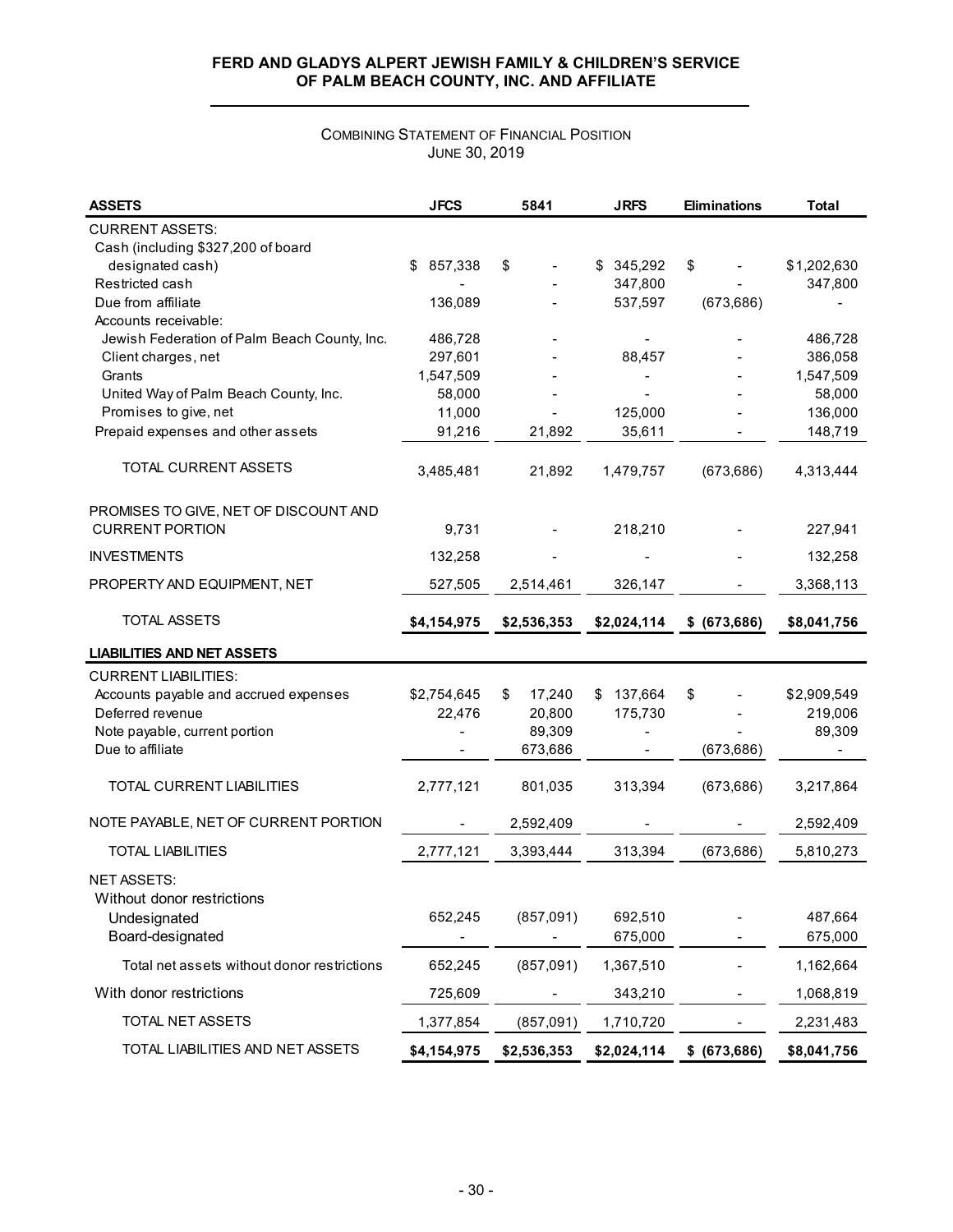## COMBINING STATEMENT OF ACTIVITIES FOR THE YEAR ENDED JUNE 30, 2020

|                                       |    | <b>JFCS</b>          | 5841                     |    | <b>JRFS</b> | <b>Eliminations</b> |    | <b>Total</b>         |
|---------------------------------------|----|----------------------|--------------------------|----|-------------|---------------------|----|----------------------|
| PUBLIC SUPPORT AND REVENUES           |    |                      |                          |    |             |                     |    |                      |
| WITHOUT DONOR RESTRICTIONS:           |    |                      |                          |    |             |                     |    |                      |
| <b>Contributions from Federation</b>  | \$ | 195,000              | \$                       | \$ |             | \$                  | \$ | 195,000              |
| Contributions<br>Fundraising          |    | 2,348,237<br>451,894 |                          |    | 402,133     |                     |    | 2,750,370<br>451,894 |
| Contracts and grants                  |    | 484,168              |                          |    | 12,500      |                     |    | 496,668              |
| Claims Conference grant revenue       |    | 5,474,939            |                          |    |             |                     |    | 5,474,939            |
| Patient service revenue, net          |    | 1,809,662            |                          |    | 2,258,394   |                     |    | 4,068,056            |
| Rental income                         |    |                      | 339,729                  |    |             | (300,000)           |    | 39,729               |
| Other                                 |    | 129,490              |                          |    | 36,505      | (12,000)            |    | 153,995              |
| Net assets released from restrictions |    | 597,363              |                          |    | 103,422     |                     |    | 700,785              |
| TOTAL PUBLIC SUPPORT AND REVENUES     |    |                      |                          |    |             |                     |    |                      |
| <b>WITHOUT DONOR RESTRICTIONS:</b>    |    | 11,490,753           | 339,729                  |    | 2,812,954   | (312,000)           |    | 14,331,436           |
| <b>EXPENSES:</b>                      |    |                      |                          |    |             |                     |    |                      |
| Program services:                     |    |                      |                          |    |             |                     |    |                      |
| Community services                    |    | 824,518              |                          |    |             | (48, 734)           |    | 775,784              |
| Long-term care                        |    | 7,060,731            |                          |    |             | (114, 754)          |    | 6,945,977            |
| <b>Behavioral health</b>              |    | 2,044,831            |                          |    |             | (67, 298)           |    | 1,977,533            |
| Residential                           |    |                      |                          |    | 2,666,087   |                     |    | 2,666,087            |
| TOTAL PROGRAM SERVICES                |    | 9,930,080            | $\overline{\phantom{a}}$ |    | 2,666,087   | (230, 786)          |    | 12,365,381           |
| Support services:                     |    |                      |                          |    |             |                     |    |                      |
| Fundraising and development           |    | 1,027,310            |                          |    |             | (39, 624)           |    | 987,686              |
| Management and general                |    | 229,018              | 375,527                  |    | 300,257     | (41,590)            |    | 863,212              |
| TOTAL SUPPORT SERVICES                |    | 1,256,328            | 375,527                  |    | 300,257     | (81,214)            |    | 1,850,898            |
| <b>TOTAL EXPENSES</b>                 |    | 11,186,408           | 375,527                  |    | 2,966,344   | (312,000)           |    | 14,216,279           |
| CHANGE IN NET ASSETS WITHOUT          |    |                      |                          |    |             |                     |    |                      |
| <b>DONOR RESTRICTIONS</b>             |    | 304,345              | (35, 798)                |    | (153, 390)  |                     |    | 115,157              |
| PUBLIC SUPPORT AND REVENUES           |    |                      |                          |    |             |                     |    |                      |
| WITH DONOR RESTRICTIONS:              |    |                      |                          |    |             |                     |    |                      |
| <b>Contributions from Federation</b>  |    | 465,646              |                          |    |             |                     |    | 465,646              |
| Investment income, net                |    | 1,157                |                          |    |             |                     |    | 1,157                |
| Net assets released from restrictions |    | (597, 363)           |                          |    | (103, 422)  |                     |    | (700, 785)           |
| TOTAL PUBLIC SUPPORT AND REVENUES     |    |                      |                          |    |             |                     |    |                      |
| WITH DONOR RESTRICTIONS:              |    | (130, 560)           |                          |    | (103, 422)  |                     |    | (233, 982)           |
| CHANGE IN NET ASSETS WITH             |    |                      |                          |    |             |                     |    |                      |
| <b>DONOR RESTRICTIONS</b>             |    | (130, 560)           |                          |    | (103, 422)  |                     |    | (233,982)            |
| CHANGE IN NET ASSETS                  |    | 173,785              | (35, 798)                |    | (256, 812)  |                     |    | (118, 825)           |
| NET ASSETS AT BEGINNING OF YEAR       |    | 1,377,854            | (857,091)                |    | 1,710,720   |                     |    | 2,231,483            |
| NET ASSETS AT END OF YEAR             | S  | 1,551,639            | \$ (892, 889)            | S  | 1,453,908   | \$                  | S  | 2,112,658            |